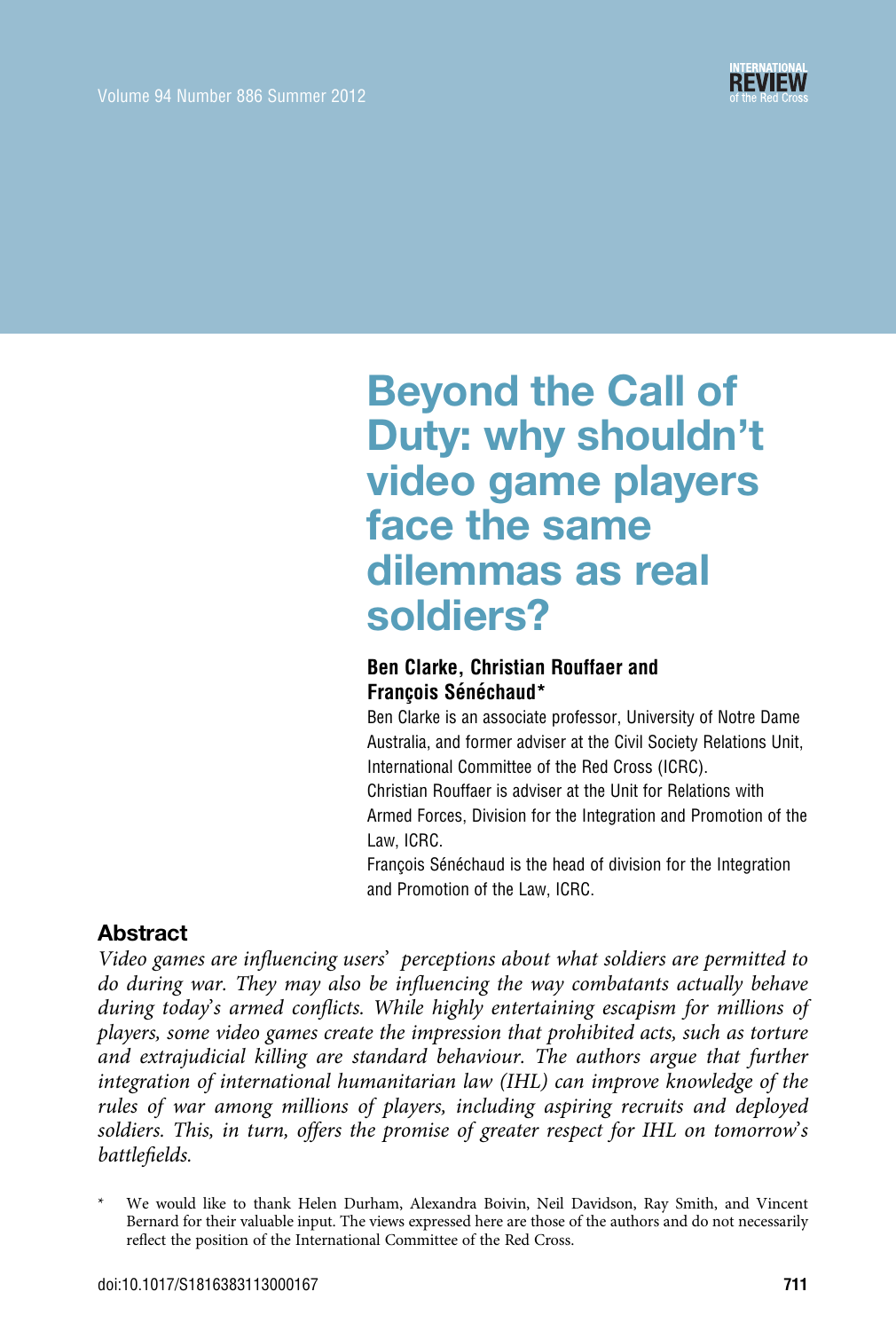Keywords: video games, influence, behaviour, undermining effect, applicability, challenges, messages, obligation, initiative, trivializing.

**Editoria** 

As I scan the horizon for targets, a river of flames cuts through the night sky; dancing streams of red and white light up the city. I see white phosphorous all around us. This stuff is death to all it touches. Our 155 mm artillery shells, alternating between white phosphorous and high explosive, soften up enemy positions in advance of the assault. In a split second, we will leave the safety of our armoured vehicle and start the bloody work of grunts: searching houses and killing villains. We must push forward. We can't let the terrorists fall back and regroup. We've grabbed a foothold in the city and must exploit it by driving as deep as possible into enemy territory. Our instructions are to take out the likely enemy headquarters, a big house down the street. The success of the whole campaign rests upon our shoulders.

Our squad leader turns to us, gives a few quick orders, and moves to the back gate. I throw a grenade toward the municipal building. When it explodes, smoke and dirt swirl around the street. We fire a few 40 mm M203 rounds for good measure. The explosion leaves a makeshift smoke screen. As we progress, one team member is taken down by sniper fire from a building on our left. It looks like a hotel. I call in a drone strike. Almost immediately its lethal load hits the multistorey building, reducing it to rubble. No need to bother about potential occupants or collateral damage; the entire city, manned only by treacherous terrorists, can be destroyed. Any human our team encounters is a target. Antipersonnel land mines are a good way to secure streets and buildings we have cleared. For four hours in a row, we repeatedly enter houses, killing anyone in our line of sight and grabbing their dog tags as trophies. Enemy wounded, as a rule, try to fight back. Those who don't get a double tap anyway, just like all the rest. After all, there is no surrender option. Only enemy leaders are taken alive: you can't beat intelligence out of dead people. Afterwards, headshots from my M4 Bushmaster – with the silencer I got for reaching 100 kills – are good for my game ranking.1

Video games<sup>2</sup> offer players the possibility to 'use' the latest weapons against enemy combatants on contemporary battlefields. Yet as realistic as they may look and sound, these games often portray lawless armed conflicts in which actions are without consequences. This sends negative messages to players about the existence of, and need to respect, humanitarian norms during real armed conflicts. Why can't

<sup>1</sup> Fictional account inspired by the authors' experience of video games and an account of the battle of Fallujah in David Bellavia, House to House – an Epic Memoir of War, Free Press, New York, 2007.

<sup>2</sup> In this article, the term 'video games' is used to describe electronic first person shooter games depicting combat situations – including contemporary battlefields, such as Iraq, Afghanistan, Lebanon, Somalia, and the Levant – where players fire at enemy targets. 'First person shooter games' is the industry's term for electronic games where players fire at enemy targets. As this article is aimed at a broader readership, the term 'video games' is used instead.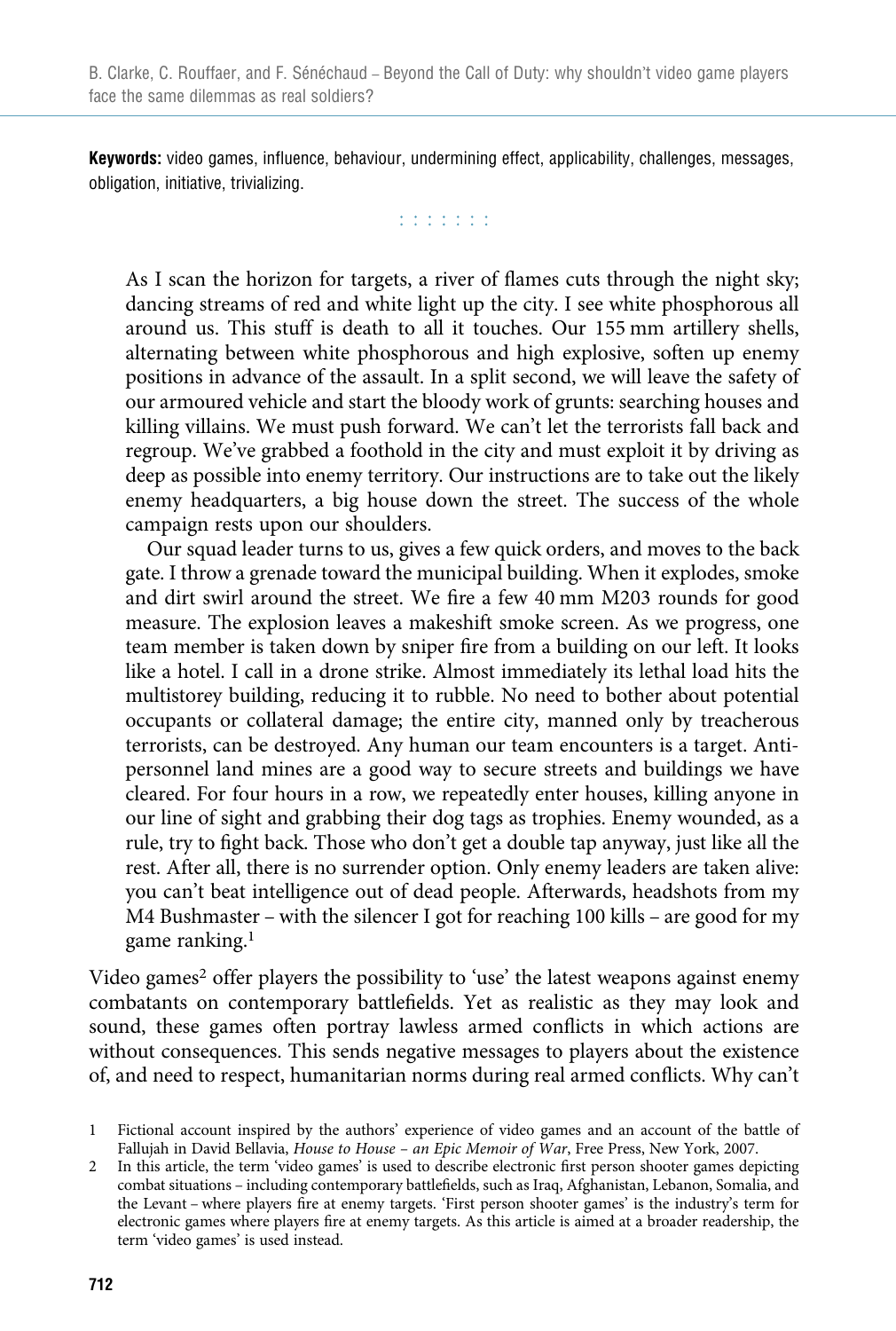players enjoy video games that truly reflect the dilemmas of modern combatants? Can video games be a positive medium of influence to reinforce understanding and respect for the law? Why can't players be rewarded for compliance with the rules governing the use of force as well as the treatment of persons in the hands of the enemy and sanctioned for violating the same?

\*\*\*

With hundreds of millions of active players (or 'gamers') around the world,<sup>3</sup> the video games industry has become a global phenomenon that transcends social, cultural, geographical, age, and income brackets. While the vast majority of video games do not depict combat situations or indeed any form of violence, those that do represent a highly lucrative, if narrow, segment of the video game market.<sup>4</sup> From Rio de Janeiro to Ramallah, children and adults – including enlisted soldiers and budding recruits – are enthralled by this form of 'militainment' (see figures throughout article).<sup>5</sup>

'Video games and international humanitarian law (IHL)' is a relatively new and fragmented field of enquiry, spanning a range of discourses. There is little in the way of IHL-focused literature on the subject. This article is very much an exploratory piece. Its purpose is to highlight the potential impact of these games on players' perceptions of the normative framework governing the use of force. Our focus is upon first person shooter games depicting combat situations, that is, those games where players fire at enemy targets on contemporary battlefields, such as Iraq, Afghanistan, Lebanon, Somalia, and other contexts in the Levant.6 As depiction of violence per se is not the issue being addressed in this contribution, video games that portray more fictional scenarios including medieval fantasy or futuristic wars in outer space are beyond the scope of this article. In the first section, we begin by highlighting the potential influence of video games on players' perception about applicable rules in real battlefields. The second section examines the applicability of IHL and international human rights law (IHRL) to contemporary situations portrayed in video games. In the third section, attention turns to challenges posed to

- 3 One company, Spil Games, claims to have 130 million active monthly users of its online games. It estimates that 510 million people were playing online games in 2010: SPIL GAMES, 2010 State of Gaming Report. According to one estimate this is multi-billion dollar industry generated at least \$70 billion in 2011. See IDATE, World Video Game Market Data & Forecasts, 2011–2015, 17 January 2012.
- 4 At the time of publication, the most popular video games were Call of Duty: Black Ops 2, Madden NFL '12, Halo 4, Assassin's Creed 3, Just Dance 4, NBA 2K13, Borderlands 2, Call of Duty: Modern Warfare 3, Lego Batman 2: DC Super Heroes, and FIFA '12. For current sales figures for the various platforms (games), see '10 best selling videogames in 2012', in Market Watch, 10 January 2013, available at: [http://www.](http://www.marketwatch.com/story/10-best-selling-videogames-in-2012-2013-01-10) [marketwatch.com/story/10-best-selling-videogames-in-2012-2013-01-10](http://www.marketwatch.com/story/10-best-selling-videogames-in-2012-2013-01-10) (last visited January 2013).
- 5 'Militainment' has been defined as 'war packaged for pleasurable consumption' and 'entertainment with military themes in which the (US) Department of Defense is celebrated'. See Roger Stahl, Militainment, Inc. – War, Media and Popular Culture, Routledge, New York, 2009, p. 6, and view 'Militainment, Inc: militarism and pop culture', available at: <http://video.google.com/videoplay?docid=-2373519247173568764> (last visited 25 May 2012).
- 6 Electronic games can be played on different platforms the most common being PCs and consoles. Games played on PCs are commonly known as 'computer games' while those played on consoles are called 'video games'. This article uses the term video games to refer to both.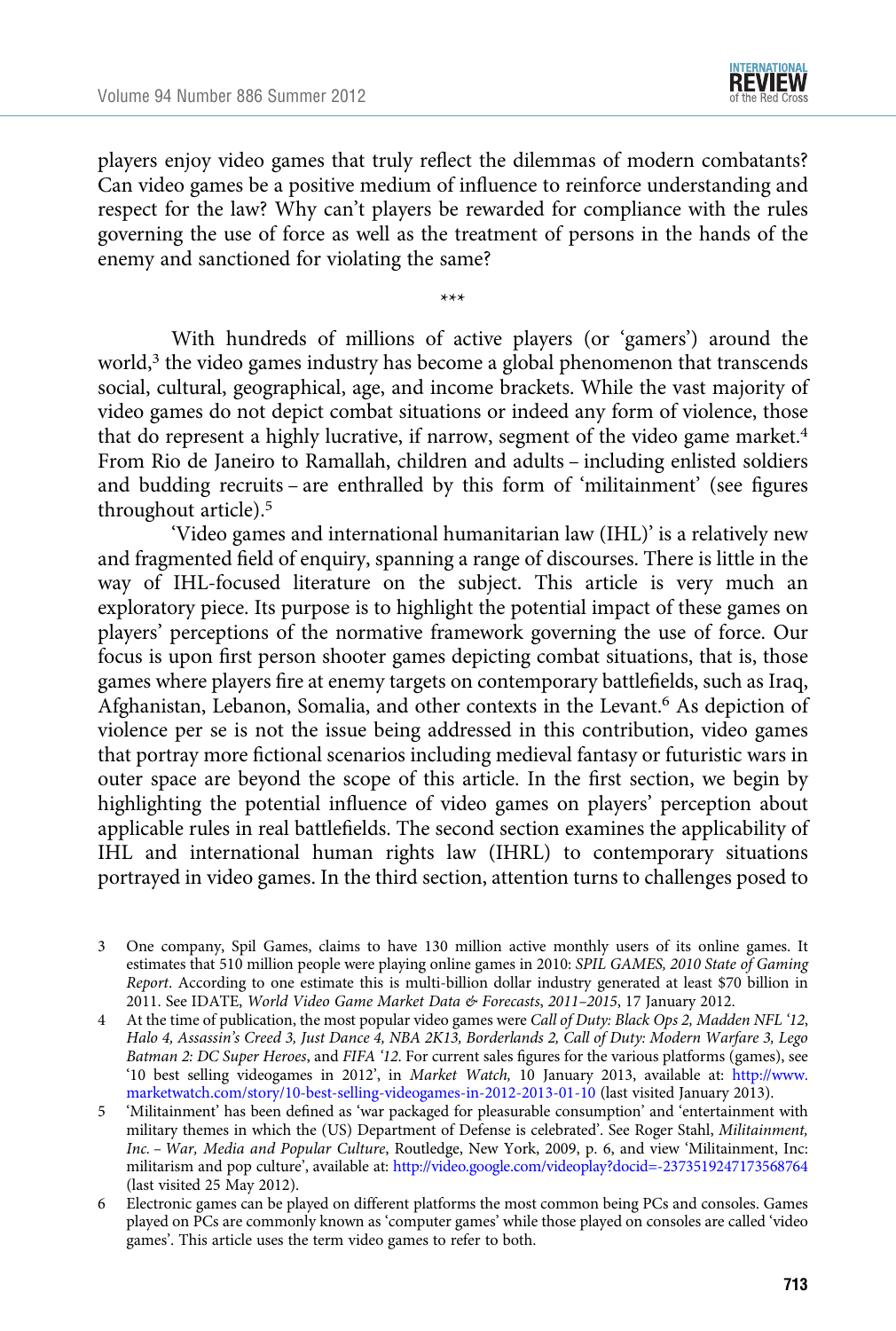humanitarian norms by games that are marketed as providing a 'real-life' experience of combat, but actually portray battlefields that are essentially lawless. In the final section, the authors explain the International Committee of the Red Cross's (ICRC) joint initiative with various Red Cross National Societies to work together with the video game industry to encourage innovation for better integration of IHL and IHRL in these games. We note that through this initiative, video games – with their vast reach and capacity for the transfer of knowledge and skills – can become important vectors for the promotion of humanitarian norms.7

## Influence of video games

Video games and violent behaviour

It is a truism that technology is transforming how wars are fought. In our view, technology is also transforming the way we imagine war. Traditionally, perceptions of war have been shaped by heroic and epic songs, stories, plays, and movies. Today, millions have ready access to increasingly realistic movies and video games crafted with input from ex-military personnel who served on contemporary battlefields.<sup>8</sup> In some cases, the depiction of armed conflict in video games is so realistic that it is difficult to distinguish real war footage from fantasy ([Figures 1 and 2](#page-4-0)).<sup>9</sup> When compared to movies, video games have unprecedented novelty. Players are active participants in simulated warfare. Unlike passive spectators of traditional media such as movies, video game players make decisions to use or refrain from using force. In reaction to this development, 59 per cent of respondents to an Australian government survey stated that video games should be classified differently to other media forms, precisely because the player is invited to participate in video game violence, not just watch violence.10

In the same survey, 63 per cent of respondents believed that playing violent computer games results in real life violence. While this widespread belief is revealing, it is not conclusively supported by research. The scientific literature is divided on the influence of video games on human behaviour,

<sup>7</sup> The same is true of military training simulators that depict contemporary battlefields. Increasingly, they are used by armed forces to operationalize the laws of armed conflict for military personnel. Given their function, military training simulators are more likely to integrate IHL than commercial video games. However, they also reach a far smaller audience. For these reasons the primary focus of this article is on video games.

<sup>8</sup> The increasing realism of video games that depict modern battlefields has drawn attention to commercialmilitary collaboration in the development of games. See, for instance, 'Documentary – Official Call of Duty Black Ops 2', available at: [http://www.youtube.com/watch?feature=player\\_embeded&v=](http://www.youtube.com/watch?feature=player_embeded&v=Gm5PZGb3OyQ) [Gm5PZGb3OyQ](http://www.youtube.com/watch?feature=player_embeded&v=Gm5PZGb3OyQ) (last visited 24 May 2012).

<sup>9</sup> What qualifies as a 'realistic video game that portrays armed conflict' is nuanced and somewhat subjective. Some games include realistic looking weapons and battlefield environments but have unrealistic features (e.g., players can come back to life).

<sup>10</sup> Australian Government Attorney-General's Department, Community Attitudes To R18 + Classification Of Computer Games, Report, November 2010, available at: [www.ag.gov.au](http://www.ag.gov.au) (last visited 5 April 2012).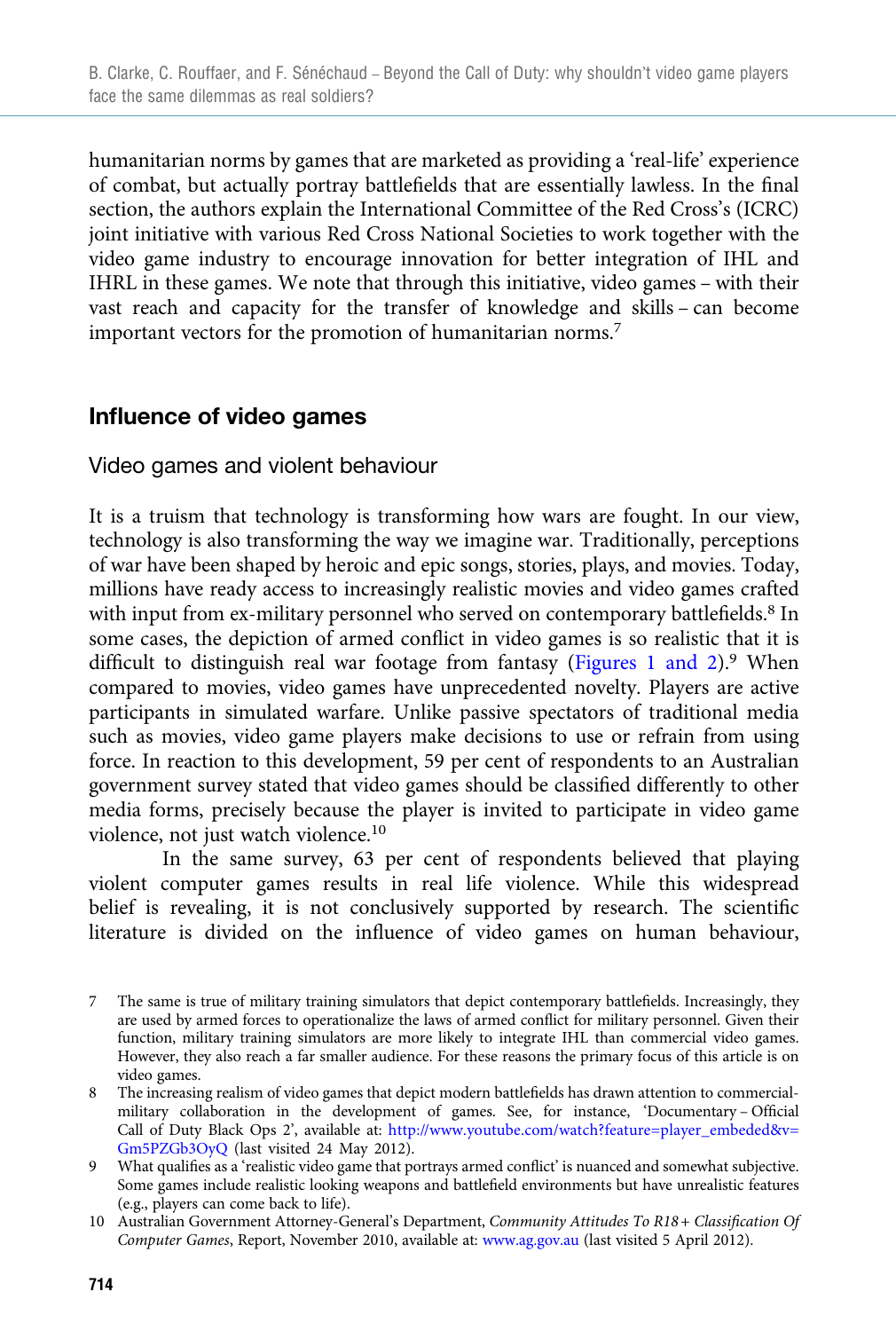

<span id="page-4-0"></span>

Figure 1. This is a real photo-image taken during combat in Fallujah. © Anja Niedringhaus/ Keystone.



Figure 2. In ArmA II, players fight in realistic looking environments. This and other scenes closely resemble footage recorded during real military operations. © Bohemia Interactive.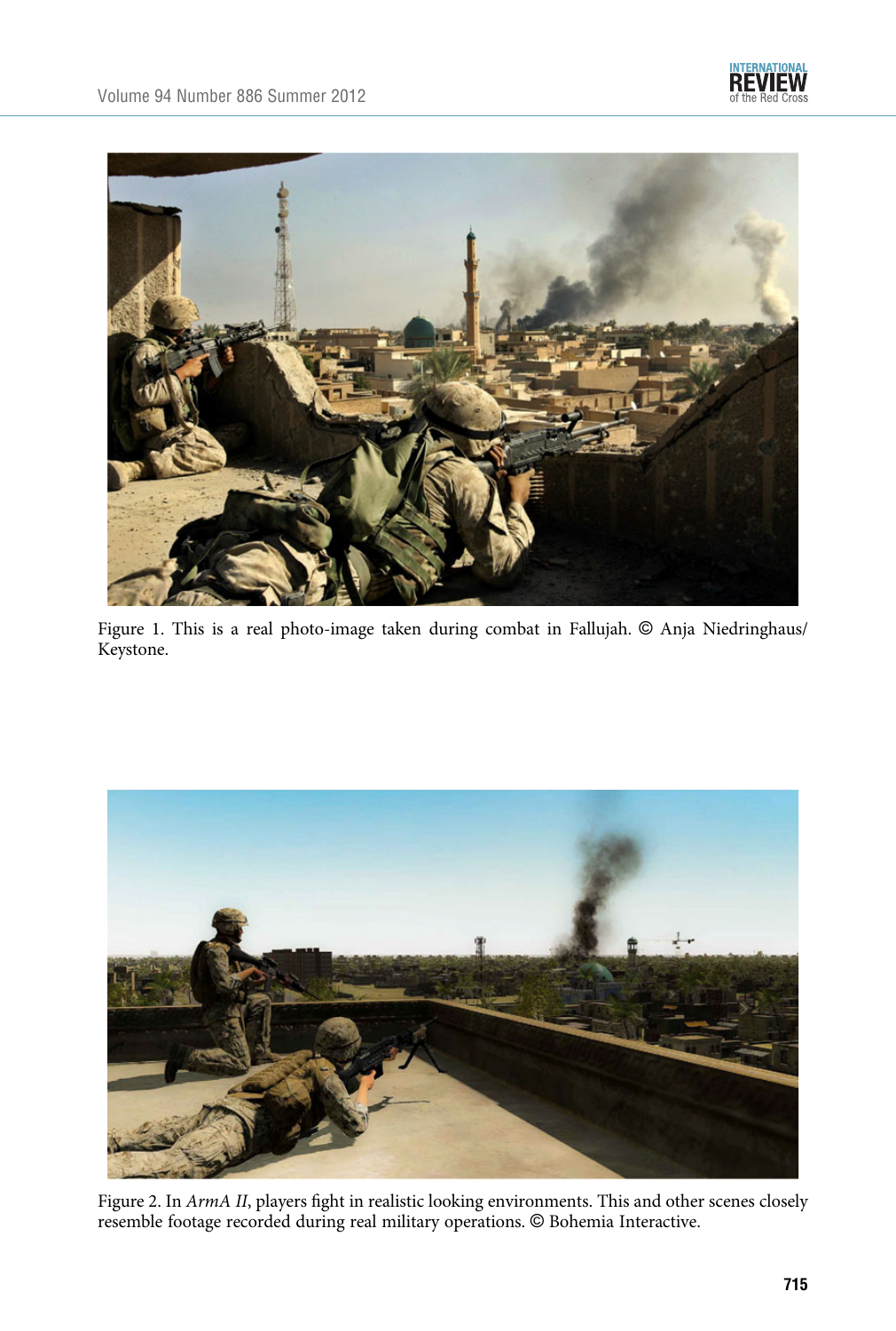especially when the question is framed: 'Can playing video games lead to violent behaviour?'<sup>11</sup> While there is no compelling evidence to support that proposition, revelations that killers have actually used video games as training tools has kept these issues in the media spotlight.<sup>12</sup>

When it comes to defining the psychological impact of a particular stimulus on an individual, scientific researchers cannot overcome a number of impediments to drawing conclusions that apply to a population as a whole. A range of factors produce differences from one person to another including genetics, the social environment, and the degree of violence within the society of one particular individual. Access to weapons, poverty, and the degree of violence within one's family are believed to be essential factors in the decision to resort to armed violence. Moreover, most scientific research on the causes of violent behaviour is conducted within developed countries where violence is more limited and severely sanctioned. As access to Internet and video games is no longer limited to privileged countries,13 scientific research conducted in say Nairobi or in the favelas of Rio de Janeiro could yield very different conclusions from existing, often US-based,

11 For an illustration of the scientific debate: Anderson et al, assert a causal link between violent games and violent behaviour: Craig A. Anderson, Akiko Shibuya, Nobuko Ihori, Edward L. Swing, Brad J. Bushman, Akira Sakamoto, Hannah R. Rothstein and Muniba Saleem, 'Violent video game effect on aggression, empathy and prosocial behaviour in eastern and western countries: a meta-analytic review', in Psychological Bulletin, Vol. 136, No. 2, pp. 151–173. For Ferguson the link is not proven and attention should be focused elsewhere (e.g., on poverty and domestic violence). See Christopher J. Ferguson, 'Media violence effects: confirmed truth or just another X-file?', in Journal of Forensic Psychology, Vol. 9, No. 2, April–June 2009, pp. 103–126. This is also the conclusion of the Swedish Media Council, Summary of Violent Computer Games and Aggression – An Overview of the Research 2000–2011, Swedish Media Council, Stockholm, 2012, available at: [http://www.statensmedierad.se/upload/\\_pdf/Summery\\_](http://www.statensmedierad.se/upload/_pdf/Summery_Violent_Computer_Games.pdf) [Violent\\_Computer\\_Games.pdf](http://www.statensmedierad.se/upload/_pdf/Summery_Violent_Computer_Games.pdf) (last visited 20 December 2012), and Brown, Governor of California, et al. v. Entertainment Merchants Association et al., Certiorari to the United States Court of Appeals for the Ninth Circuit, No. 08–1448. Argued 2 November 2010 – Decided 27 June 2011 (hereinafter 'Brown') where the majority of the US Supreme Court noted that: 'Psychological studies purporting to show a connection between exposure to violent video games and harmful effects on children do not prove that such exposure causes minors to act aggressively. Any demonstrated effects are both small and indistinguishable from effects produced by other media' (Scalia, J., p. 13, who delivered the opinion of the Court, in which Kennedy, Ginsburg, Sotomayor, and Kagan, JJ., joined. Alito, J., filed an opinion concurring in the judgment, in which Roberts, C. J., joined. Thomas, J., and Breyer, J., filed dissenting opinions.)

12 Tragic events including mass killings by gunmen at Columbine, Virginia Tech, and Sandy Hook have heightened public concern. Like Norwegian mass murderer Anders Breivik, several US perpetrators regularly played Call of Duty. Police observations regarding similarities between Sandy Hook gunman Adam Lanza's modus operandi and methods used in a video game he frequently played are particularly revealing. See Dave Altimari and Jon Lender, 'Sandy Hook shooter Adam Lanza wore earplugs', in Hartford Courant, 6 January 2013, available at: [http://articles.courant.com/2013-01-06/news/hc-sandy](http://articles.courant.com/2013-01-06/news/hc-sandyhook-lanza-earplugs-20130106_1_police-cars-lauren-rousseau-newtown)[hook-lanza-earplugs-20130106\\_1\\_police-cars-lauren-rousseau-newtown](http://articles.courant.com/2013-01-06/news/hc-sandyhook-lanza-earplugs-20130106_1_police-cars-lauren-rousseau-newtown) (last visited 10 January 2013).

13 In 2008 an estimated 31,68 million people, worldwide, played online video games, out of which an estimated 3 million played first person shooter games. These figures do not take into account those people who played either on unconnected computers, PlayStations or cell phones. In the Middle East, in 2010, 64 million people played online video games or on PlayStations. In 2012 there are an estimated 211.5 million video-games players in the US. See 'Mobile gamers now represent the largest gamer segment', in NPD, 5 September 2012, available at: [https://www.npd.com/wps/portal/npd/us/news/press-releases/pr\\_120905/](https://www.npd.com/wps/portal/npd/us/news/press-releases/pr_120905/) (last visited 20 October 2012). In Turkey, in 2012, an estimated 21.8 million people played video games on computers, smartphones, and game consoles. See 'Infographic 2012', in NewZoo, 21 June 2012, available at: <http://www.newzoo.com/infographics/infographic-turkey/> (last visited 20 October 2012).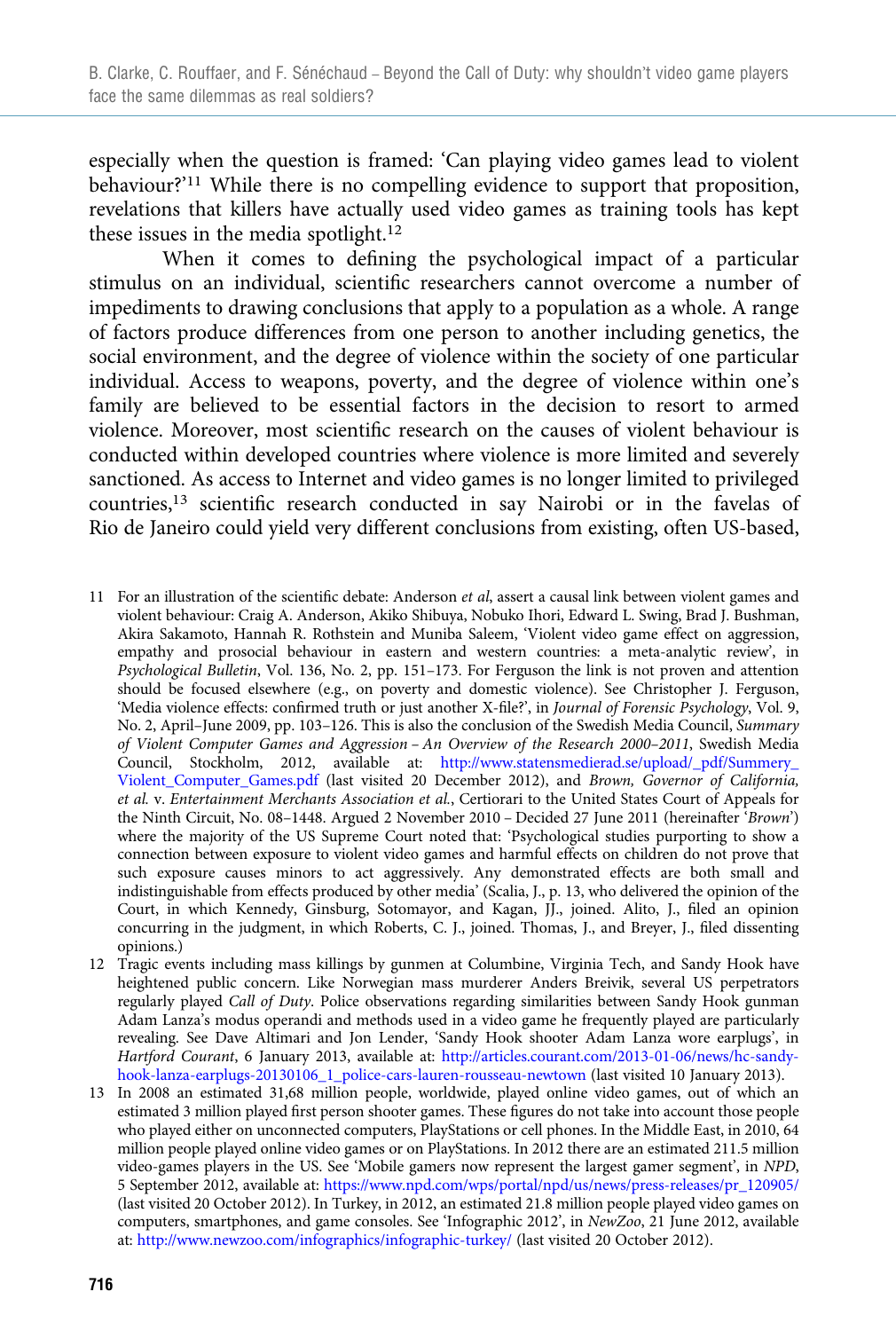

research.<sup>14</sup> In any case, while researchers have not established a causal link between violent games and violent behaviour, they have not excluded such a link.

#### Video games, training, and skills acquisition

There is little doubt that video games represent an efficient medium for the transfer of knowledge and skills. According to a recent French language survey,15 more than 50 per cent of players claimed to play between one and four hours per day and over 90 per cent had played games depicting graphic armed violence. Repetition of actions is essential to the acquisition of automatism. Recognized by military leaders since antiquity, this technique is institutionalized in military training, and commonly known as 'the drill'. While playing for hours, regularly repeating the same actions and scenarios, video game players focus on the objective to be attained. Methods used are simply a means to achieving the goal. Inevitably, players learn from their own actions as well as from images displayed on the screen.

When performing as expected by the video game scenario or script, players are rewarded symbolically with a bonus, a medal, or improved equipment or weaponry, or by moving to the next stage of the game. Such rewards, combined with hormones produced by the brain, provide a sense of satisfaction and fulfilment for actions performed and skills learned.16 Arguably, a player regularly exposed to video game scenes of torture and perhaps compelled by the script to act out torture<sup>17</sup> (to proceed to the next stage) and then rewarded for doing so will not necessarily commit acts of torture in real life. However, such a person may find himself or herself more easily inclined to regard torture as an acceptable behaviour. A study, conducted by the American Red Cross, while not mentioning video games, offers important insights into what Americans think about certain conduct frequently depicted in video games, including torture.<sup>18</sup> Of the youth surveyed, 59 per cent considered the torture of captured enemy soldiers or fighters in order to

- 14 In the US alone there have been more than 200 studies into violence in the media. Over the last eighty years these studies have gradually shifted from cinema, to television, and now concentrate on video games.
- 15 Gaël Humbert-Droz, 'Les jeux vidéos et le droit international', 2012. This survey was posted on the following forums: jeuxvideo.com, Forum FantabobShow, Forum DpStream : Forum BF-France (battlefield France). The survey is no longer available online (copy on file with the authors).
- 16 See, for instance, Douglas A. Gentile, 'Video games affect the brain for better and worse', in the Dana Foundation, 23 July 2009, available at: <http://www.dana.org/news/cerebrum/detail.aspx?id=22800> (last visited 10 February 2012).
- 17 By way of example, torture scenes appear in Call of Duty: World at War. See 'Call of Duty: Modern Warfare 2', in Wikia, available at: [http://callofduty.wikia.com/wiki/Call\\_of\\_Duty:\\_Modern\\_Warfare\\_2](http://callofduty.wikia.com/wiki/Call_of_Duty:_Modern_Warfare_2) (last visited 10 October 2012). In Call of Duty: Black Ops, the player must take part in an act of torture (they must give a command for the hero to hit in the face a detainee in whose mouth shards of glass were previously introduced). In Call of Duty: Modern Warfare 3, the superior of the player tortures a Somali commander before shooting a bullet in his head (Figure 4). While the presence of torture in the narrative of these games certainly leaves no one indifferent, the rationale for its inclusion is unclear.
- 18 More than two-fifths of youth (41%) believe there are times when it is acceptable for the enemy to torture captured American prisoners, while only 30% of adults agree. More than half of youth (56%) believe that there are times when it is acceptable to kill enemy prisoners in retaliation if the enemy has been killing American prisoners, while only 29% of adults agree. Brad A. Gutierrez, Sarah DeCristofaro and Michael Woods, 'What Americans think of international humanitarian law', in International Review of the Red Cross, Vol. 93, No. 884, December 2011, pp. 1009–1034.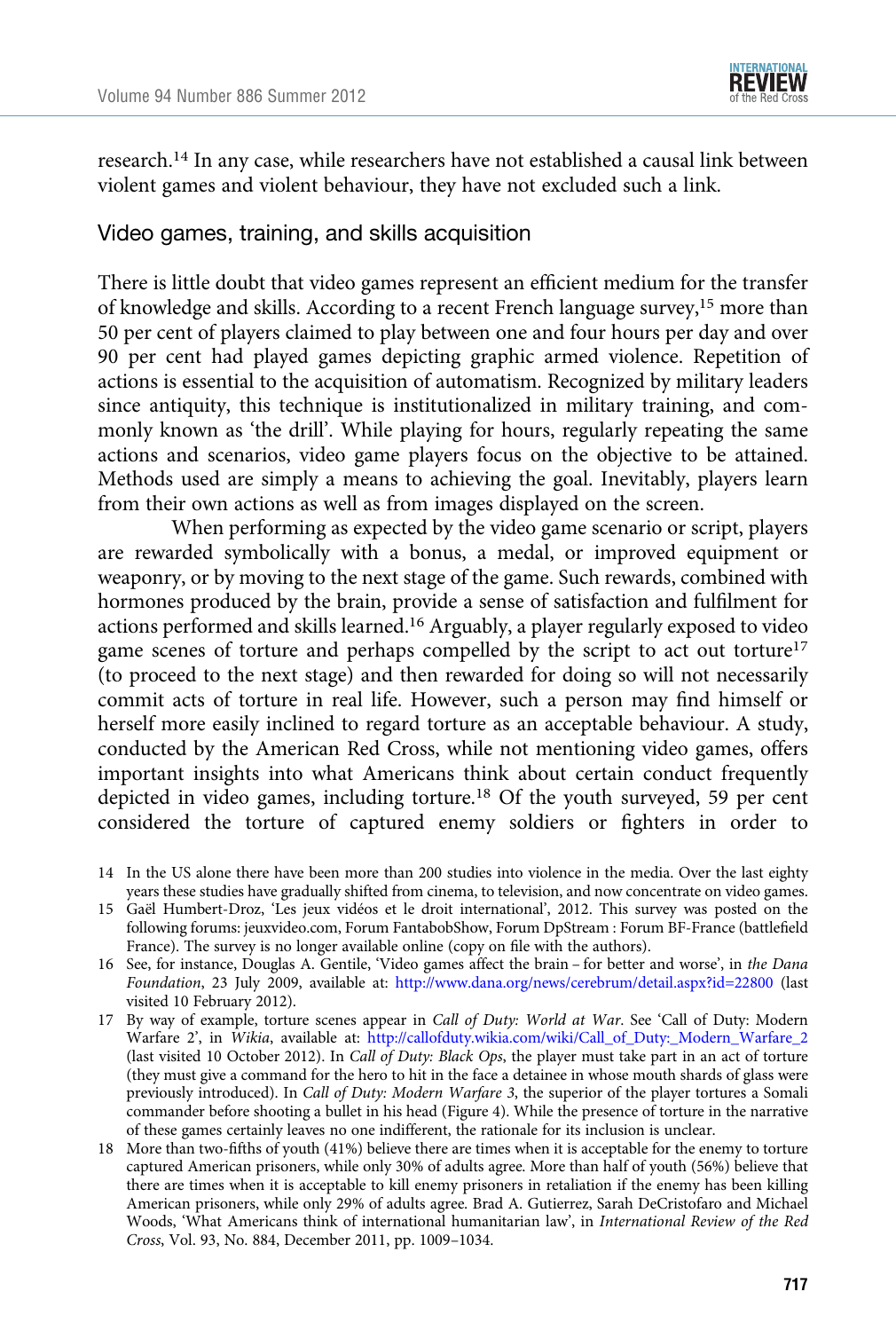extract important military information as acceptable (compared to 51 per cent of adults). Only 45 per cent and 40 per cent respectively said this conduct was never acceptable.

The utility of video games and virtual environments for training and skills acquisition has been recognized by armed forces, leading to commercial-military collaboration in the development of games. Collaboration between the video game industry and the military is not new.19 Interaction flows in two directions and takes several forms. Commercial war game developers advise the armed forces on how to make their recruitment games more entertaining, while serving or former military personnel add realism to stories and scenes in commercial games.<sup>20</sup> Meanwhile, footage from real armed conflicts is adapted for use in both battlefield training software and commercial video games. Military interest in video games is not difficult to fathom. According to one study, US military personnel and potential recruits play video games at a higher rate than the general population.<sup>21</sup> A US Navy review of the effectiveness of instructional games concluded that, for various different tasks and diverse learning groups, some games could provide effective learning in areas such as mathematics, attitudes, electronics, and economics.<sup>22</sup> Computer simulation programmes have also been developed to assist veterans to reintegrate into society<sup>23</sup> and help trauma victims.<sup>24</sup> Another instance of the use of video games as a medium of influence is provided by the US Army's most powerful recruitment tool: a multiplayer<sup>25</sup> video game. In America's Army, players

- 19 For a brief history of how 'virtual worlds of war became a mutual enterprise uniting the media and military industries', see Robin Andersen and Marin Kurti, 'From America's Army to Call of Duty: doing battle with the military entertainment complex', in Democratic Communique, Vol. 23, No. 1, 2009, p. 45, available at: <http://www.democraticcommunications.org/communique/issues/Fall2009/andersen.pdf> (last visited 20 February 2012). See also, Tony Fortin, 'Jeux vidéo et monde militaire, un couple inséparable?', in Rue89, 22 September 2012, available at: [http://www.rue89.com/2012/09/22/jeux-video-et](http://www.rue89.com/2012/09/22/jeux-video-et-monde-militaire-un-couple-inseparable-235526)[monde-militaire-un-couple-inseparable-235526](http://www.rue89.com/2012/09/22/jeux-video-et-monde-militaire-un-couple-inseparable-235526) (last visited 20 October 2012).
- 20 For example, in 2002, Bohemia Interactive, creators of the video game ARMA II, developed a battlefield simulation system for the US armed forces. Virtual Battlespace (VBS) 1 and 2 are now used by armed forces including the US Marine Corps (and several other branches of the US armed forces), the British, Australian, New Zealand, and Canadian armed forces, and NATO. See also, 'US Army's new virtual simulation training system', in Defence Talk, 30 May 2011, available at: [http://www.defencetalk.com/army](http://www.defencetalk.com/army-virtual-simulation-training-system-34543/)[virtual-simulation-training-system-34543/](http://www.defencetalk.com/army-virtual-simulation-training-system-34543/) (last visited 20 October 2012).
- 21 US military research suggests that 75% of male staff enlisted in the US military may play video games at least once a week, compared to 40% of the general US population. B. W. Knerr, 'Virtual media for military applications', Paper 21, Current Issues in the Use of Virtual Simulations for Dismounted Soldier Training Data, 2006. The study does not specify the type of game played (e.g., first person shooter or role-playing game).
- 22 Robert T. Hayes, 'The effectiveness of instructional games: a literature review and discussion', Naval Air Warfare Center Training Systems Division, Orlando, 2005, p. 6, available at: [http://www.stottlerhenke.](http://www.stottlerhenke.com/projects/matisse/background_docs/Instr_Game_ReviewTr_2.005.pdf) [com/projects/matisse/background\\_docs/Instr\\_Game\\_ReviewTr\\_2.005.pdf](http://www.stottlerhenke.com/projects/matisse/background_docs/Instr_Game_ReviewTr_2.005.pdf) (last visited 10 January 2012).
- 23 'US war woe: suicide kills more soldiers than combat', in RT, 23 December 2011, available at: [http://www.](http://www.rt.com/news/us-soldiers-suicide-combat-487/) [rt.com/news/us-soldiers-suicide-combat-487/](http://www.rt.com/news/us-soldiers-suicide-combat-487/) (last visited 20 May 2012).
- 24 See Laurin Biron, 'Virtual reality helps service members deal with PTSD', 11 June 2012, available at: [http://](http://www.defensenews.com/article/20120611/TSJ01/306110003/Virtual-Reality-Helps-Service-Members-Deal-PTSD) [www.defensenews.com/article/20120611/TSJ01/306110003/Virtual-Reality-Helps-Service-Members-Deal-](http://www.defensenews.com/article/20120611/TSJ01/306110003/Virtual-Reality-Helps-Service-Members-Deal-PTSD)[PTSD](http://www.defensenews.com/article/20120611/TSJ01/306110003/Virtual-Reality-Helps-Service-Members-Deal-PTSD) (last visited 20 June 2012). See generally, Jane McGonigal, Reality Is Broken: Why Games Make Us Better and How They Can Change the World, Penguin Press, New York, 2011 (this post-doctoral work assesses how to harness the power of games to solve real-world problems).
- 25 Multiplayer games are set in an open battlefield. Dozens of people connect to the Internet compete to capture the enemy flag or eliminate other players.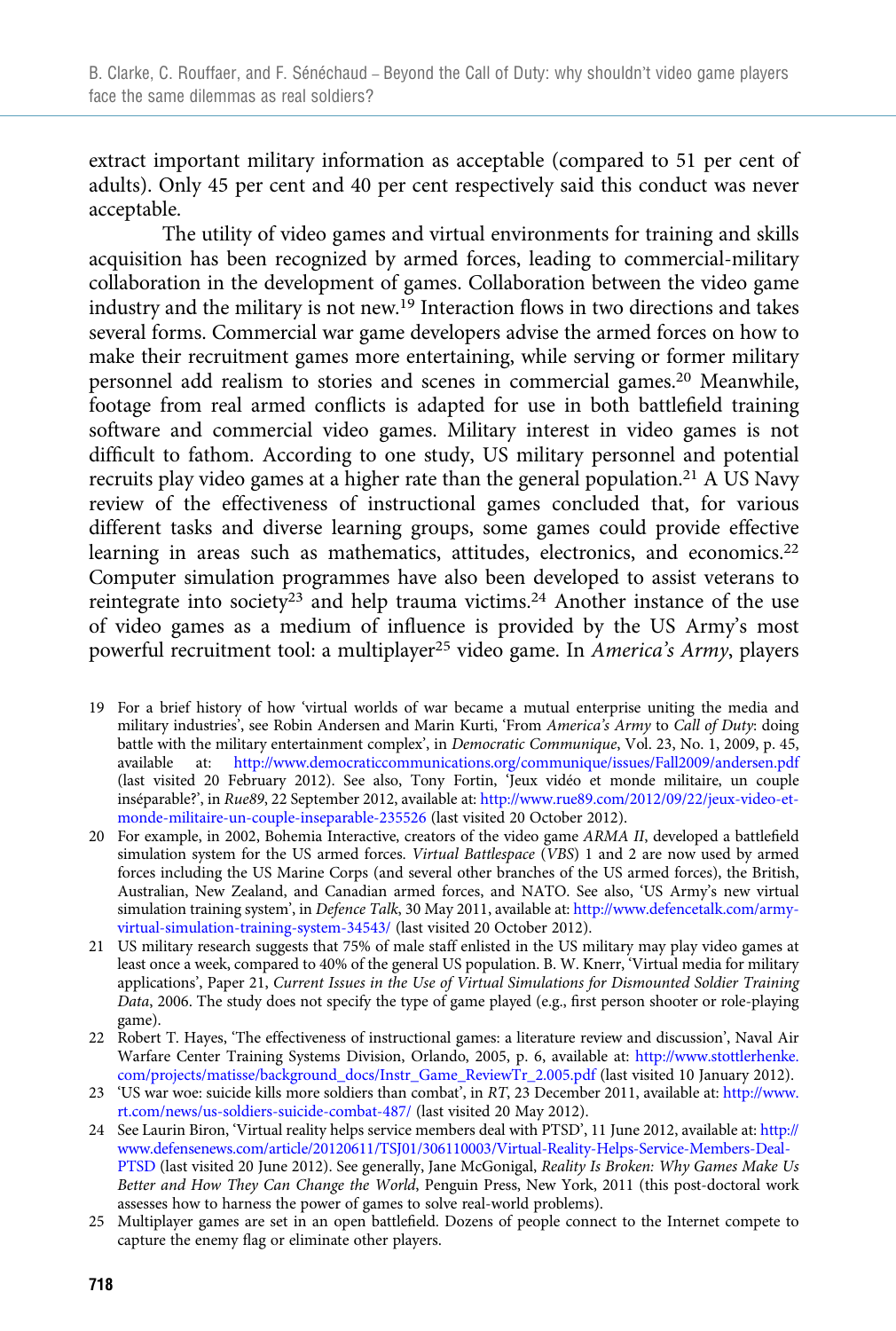engage – together with others connected on the Internet – in imaginary military operations in mostly urban settings that resemble combat conditions in Iraq and Afghanistan. Massachusetts Institute of Technology (MIT) researchers argue that this free online game is a more effective recruitment tool than all other forms of US Army advertising combined.<sup>26</sup> In addition to being a useful vector for communicating information of clear interest to potential recruits (for example, equipment, salaries, and career opportunities), the game is a tool for inculcating military values.<sup>27</sup>

Resorting to video games as a medium of influence is not limited to the US or Western world armed forces. Under Siege (Tahta – al Hisar),<sup>28</sup> a video game developed and produced in Damascus, Syria, departs from the familiar script of American soldiers as the heroes doing battle in Muslim countries. Set during the Second Intifada and designed for Arab youngsters, Under Siege offers a Middle Eastern view of that conflict. Players get to assume the role of a young Palestinian facing Israeli occupation. Hezbollah's video game Special Forces 2 – Tale of the Truthful Pledge, a follow up to Special Force (2003), adopts a similar approach. The second edition depicts armed conflict between Israel and Hezbollah based on key phases of the 2006 armed conflict.<sup>29</sup>

Another, albeit indirect, form of interaction between the military and the video game 'sphere' is to be observed through the new generation of unmanned aerial vehicle (or drone) pilots who bring years of video-gaming experience to their new role of conducting combat operations.30 This has sparked debate about whether such experience shapes attitudes and behaviour. The question of whether drone pilots have a 'PlayStation mentality' has generated heated debate within military circles. Concerns have been voiced by senior military officials about video games shaping perceptions about what is acceptable behaviour during war, including the perceptions of experienced video gamers recruited to operate armed drones from remote locations far from the battlefield.<sup>31</sup> This issue deserves further examination by researchers independent of government and military forces.

The then UN Special Rapporteur on Extrajudicial, Summary or Arbitrary Executions Philip Alston, frames the issue in the following way:

Young military personnel raised on a diet of video games now kill real people remotely using joysticks. Far removed from the human consequences of their

<sup>26</sup> Jeremy Hsu, 'For the US military, video games get serious', in Live Science, 19 August 2010, available at: <http://www.livescience.com/10022-military-video-games.html> (last visited 15 June 2012).

<sup>27</sup> One example is the notion of hero: biographies of 'real heroes' in the US army can be found on the America's Army website, available at: <http://www.americasarmy.com/realheroes/> (last visited 24 May 2012).

<sup>28</sup> Kim Ghattas, 'Syria launches Arab war game', in BBC News, 31 May 2002, available at: [http://news.bbc.co.](http://news.bbc.co.uk/2/hi/middle_east/2019677.stm) [uk/2/hi/middle\\_east/2019677.stm](http://news.bbc.co.uk/2/hi/middle_east/2019677.stm) (last visited 15 June 2012).

<sup>29</sup> Tom Perry, 'Hezbollah brings Israel war to computer screen', in Reuters, 16 August 2007, available at: <http://www.reuters.com/article/2007/08/16/us-lebanon-hezbollah-game-idUSL1662429320070816> (last visited 10 January 2012).

<sup>30</sup> Peter W. Singer, 'Meet the Sims ... and shoot them', in Foreign Policy, March 2010, available at: [http://](http://www.foreignpolicy.com/articles/2010/02/22/meet_the_sims_and_shoot_them) [www.foreignpolicy.com/articles/2010/02/22/meet\\_the\\_sims\\_and\\_shoot\\_them](http://www.foreignpolicy.com/articles/2010/02/22/meet_the_sims_and_shoot_them) (last visited 24 May 2012).

<sup>31</sup> Air Marshall Brian Burridge, 'Post-modern warfighting with unmanned vehicle systems: esoteric chimera or essential capability?', in RUSI Journal, Vol. 150, No. 5, October 2005, pp. 20–23.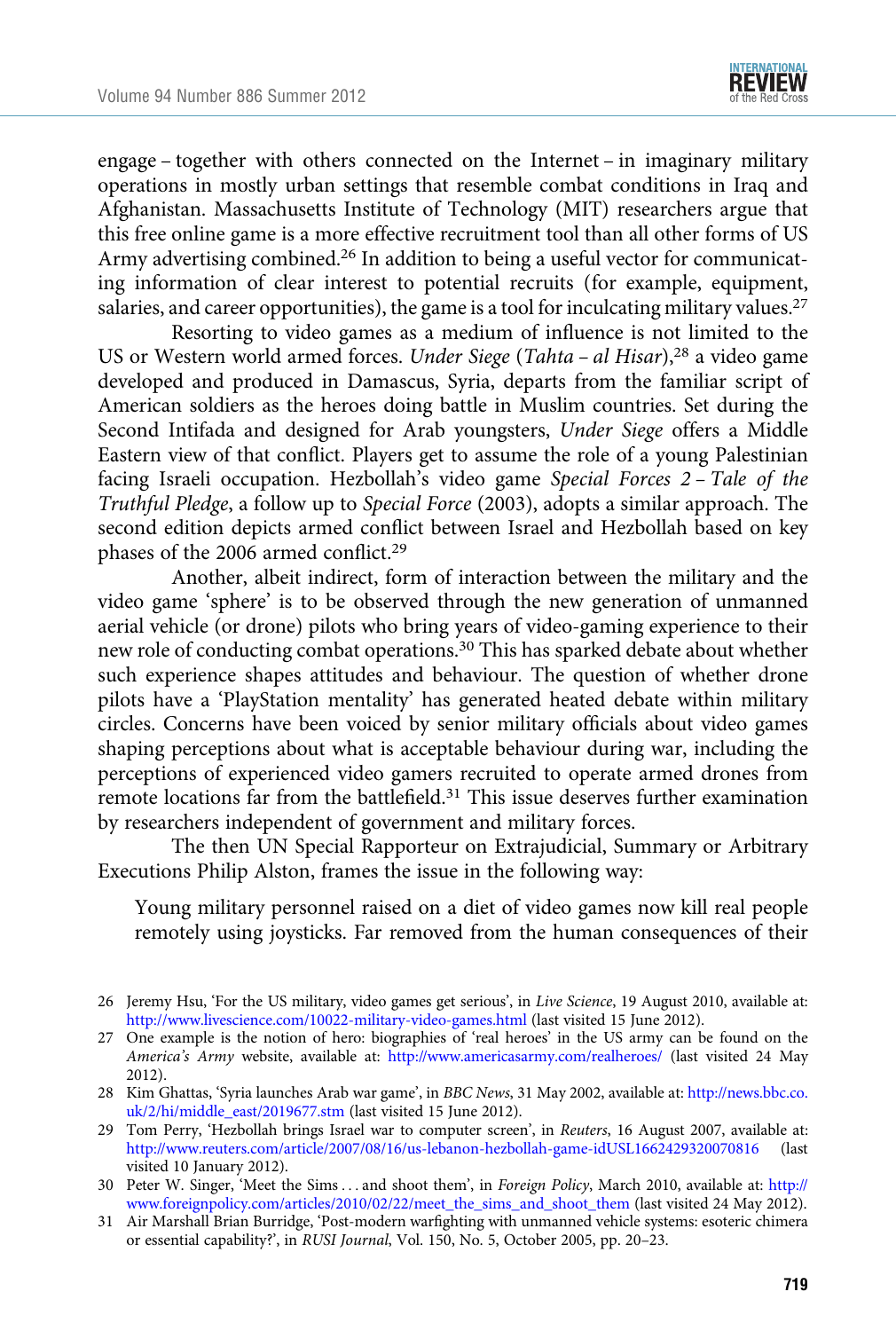actions, how will this generation of fighters value the right to life? How will commanders and policymakers keep themselves immune from the deceptively antiseptic nature of drone killings? Will killing be a more attractive option than capture? Will the standards for intelligence-gathering to justify a killing slip? Will the number of acceptable 'collateral' civilian deaths increase?<sup>32</sup>

### Video games and the factors influencing the behaviour of combatants

On the issue of video games and their potential influence on behaviour, it is instructive to compare the mechanisms that shape the behaviour of combatants in real life and those at play within video games. Through empirical research and a review of the literature, the ICRC has identified various factors that are crucial in conditioning the behaviour of combatants in armed conflicts. The goal of a 2004 study<sup>33</sup> was to identify the causes of violations of IHL. It focused mainly on psychosociological factors universally present in any group of armed combatants taking part in a war, such as the influence of the group, integration within a hierarchy, and moral disengagement.<sup>34</sup> Interestingly (or disturbingly), most of these factors may also be identified in video games. With respect to behaviour of combatants, the study found that:

Combatants are subject to group conformity phenomena such as depersonalization, loss of independence and a high degree of conformity. This is a situation that favours the dilution of the individual responsibility of the combatant within the collective responsibility of his combat unit. ... Combatants are also subject to a process of shifting individual responsibility from themselves to their superior(s) in the chain of command. While violations of IHL may sometimes stem from orders given by such an authority, they seem more frequently to be connected with a lack of any specific orders not to violate the law or an implicit authorization to behave in a reprehensible manner. ... Combatants who have taken part in hostilities and been subjected to humiliation and trauma are led, in the short term, to perpetrate violations of IHL. ... The gulf observed between the acknowledgement and application of humanitarian norms derives from a series of mechanisms leading to the moral disengagement of the combatant and to the perpetration of violations of IHL. The moral disengagement of

<sup>32</sup> Philip Alston and Hina Shamsi, 'A killer above the law', in The Guardian, 2 August 2010, available at: <http://www.guardian.co.uk/commentisfree/2010/feb/08/afghanistan-drones-defence-killing> (last visited 1 August 2012).

<sup>33</sup> Daniel Muñoz-Rojas and Jean-Jacques Frésard, 'The roots of behaviour in war – understanding and preventing IHL violations, in International Review of the Red Cross, Vol. 86, No. 853, March 2004, pp. 169–188 (hereinafter 'the study').

<sup>34</sup> 'Moral disengagement is a complex process and malicious acts are always the product of interactions between personal, social and environmental influences'. Ibid., p. 197. 'Moral disengagement is not only a gradual process but also one that determines behaviour which draws from past actions the force needed to sustain future actions'. Ibid., p. 199.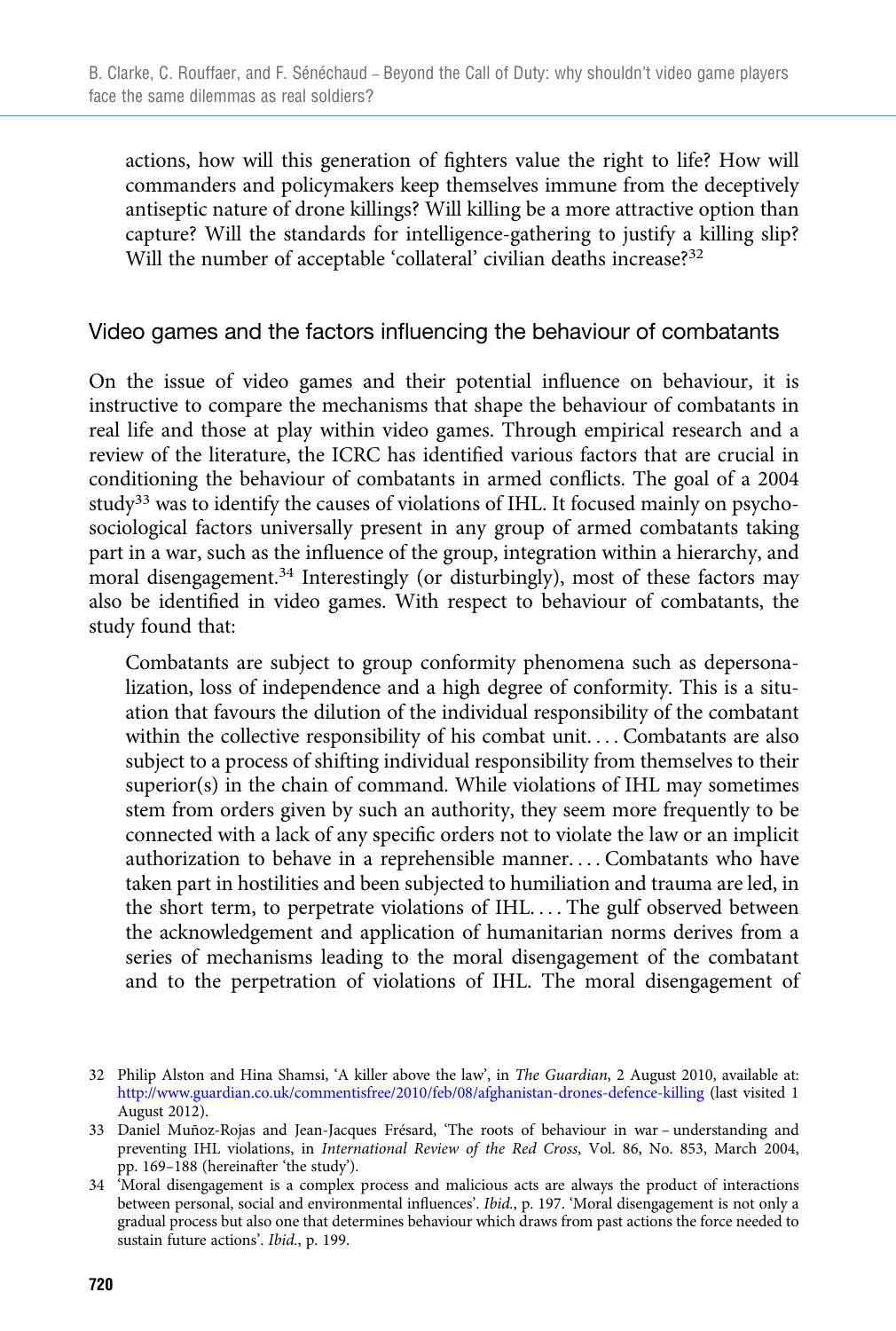

combatants is effected mainly by having recourse (1) to justifications of violations,<sup>35</sup> and (2) to the dehumanizing of the enemy.<sup>36</sup>

Several parallels may be drawn between the conclusions of this study and video games that portray contemporary battlefields. Out of the five causes of violations identified in the study, at least four are mirrored in video games. Namely, the encouragement to crime that is part of the nature of war, the definition of war aims, reasons of opportunity, and psycho-sociological reasons. It goes without saying that reasons linked to the individual (the fifth identified cause of violations) may not be generalized here.

The study identified encouragement to crime<sup>37</sup> as part of the nature of war. In video games it flows from perceptions that battlefields are places devoid of civilians or those hors de combat. Consequently, players are left under the impression that the whole battlefield is an open shooting range where no precautions are to be taken. In the view of the authors, the decision of video game companies to remove civilians from their products fuels the same perception: anything alive is a foe and killing is the only option – there are no limits to the use of force. This impression is reinforced by the example sometimes set by the behaviour of other characters in the video games. For instance, when a squad leader in a video game engages in torture or extrajudicial killing, this provides the signal to players that such behaviour is implicitly authorized.38

The definition of war aims (or campaign objectives) of video games tends to justify the results, whatever the methods. As in real armed conflict, the enemy is commonly demonized and dehumanized in video games, justifying their killing. The enemy's failure to respect the law is also presented as a justification for players using any method of warfare at their disposal to fulfil their mission.

In real armed conflicts many combatants break the rules simply because war is the ultimate experience and they are given the opportunity to do so. Such reasons of opportunity are reflected by the enjoyment of transgressing rules. This is at the very centre of the experience of many types of video games, including many that depict contemporary battlefields. As noted by some video games developers,

<sup>35</sup> Combatants resort to different justifications or a combination thereof, such as declaring oneself not as a torturer but as a victim; arguing that circumstances render some reprehensible behaviour not only admissible but also necessary; invoking violations by the enemy and sometime blaming the victims themselves; or denying, minimizing, or ignoring the effects of their actions through the use of euphemisms to refer to their operations and their consequences. Ibid., pp. 198–200.

<sup>36</sup> 'The humanity of the other side is denied by attributing to the enemy contemptible character traits or intentions ...', sometimes equating it with vermin or viruses to be eradicated. 'Combatants thus find it easier not only to attack but also to rationalize the most extreme kinds of behaviour and to convince themselves that they are justified and necessary'. Ibid., p. 199

<sup>37</sup> Ibid., p. 189.

<sup>38</sup> 'Ordinary men submit willingly to an authority when they believe that it is legitimate; they then perceive themselves as its agents ... This principle ... is further reinforced when it is a question of combatants placed within a military hierarchy, a framework generally more constraining than any civilian authority ... Although, under these conditions, the individual commits acts which seem to violate the dictates of his conscience, it would be wrong to conclude that his moral sense has disappeared. The fact is that it has radically changed focus. The person concerned no longer makes value judgements about his actions. What concerns him now is to show himself worthy of what the authority expects of him'. Ibid., pp. 194–195.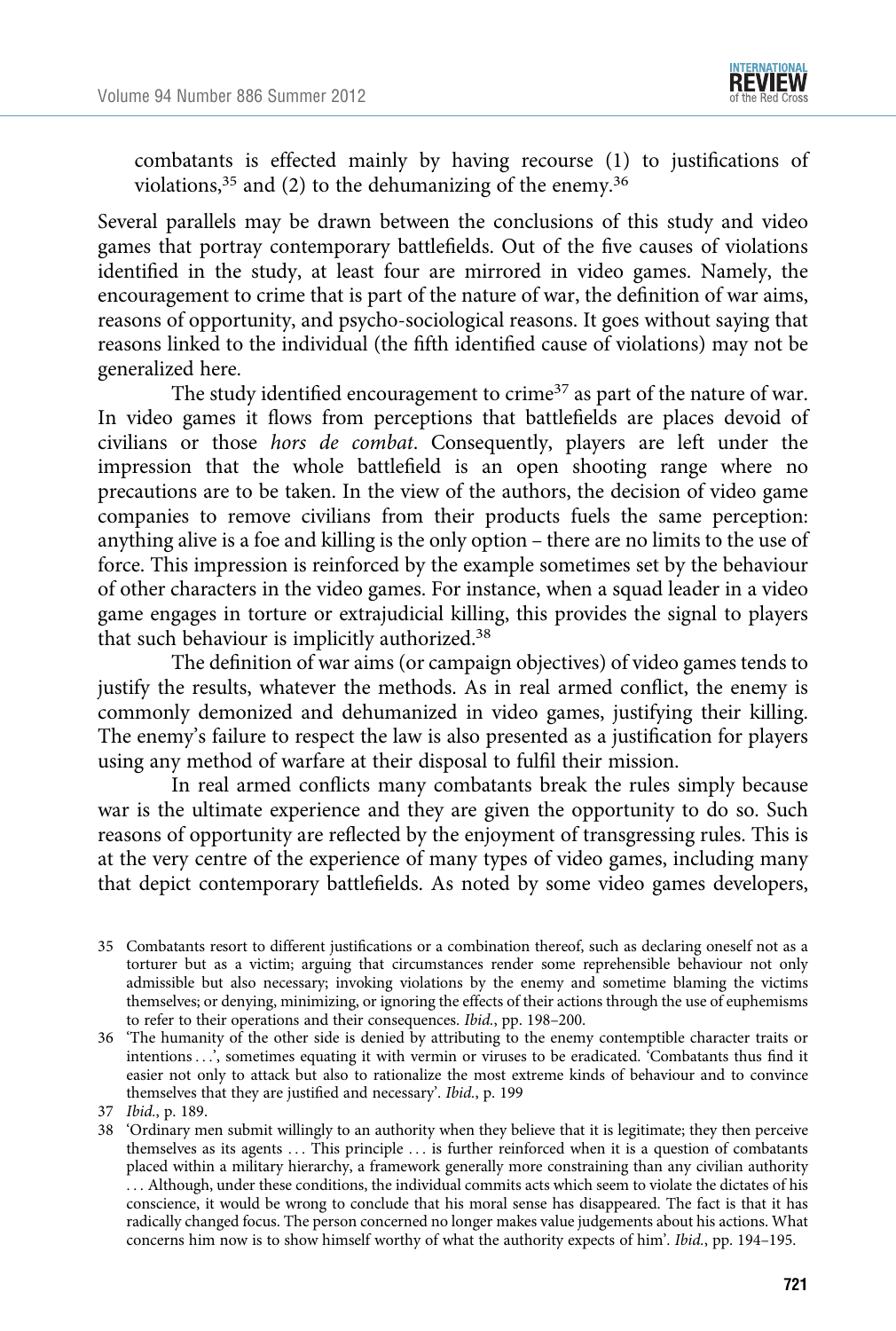players tend to shoot civilians in games simply because they can. For both the combatants and the players, the sense of opportunity is reinforced by a feeling of impunity. In most video games, violations are not followed by sanctions.

Finally, as in real armed conflicts, psycho-sociological reasons such as obedience to authority, group conformity, as well as moral disengagement are all embodied within the limited freedom of decision-making offered to the player. For instance, in one sequence in Call of Duty: Black Ops, the player must watch his or her own character introduce shards of glass into the mouth of a captured enemy. Immediately afterwards the player is requested and compelled to give a command to the computer or play station for the hero to hit the detainee in the face. With no other alternative than to obey or quit the game, the player is left to construct his or her own justification for this act of torture in order to distance himself from the facts and continue with his or her life. This mechanism is known all too well to numerous combatants in real armed conflicts.

## Applicability of IHL and IHRL to video games

A plethora of legal norms are relevant to video games. Before addressing IHL, it is important to note that players, game designers, and distributors can point to a range of protections guaranteed under IHRL that are relevant to their respective activities. These protections flow from freedom of expression,<sup>39</sup> the right to property,<sup>40</sup> the right to privacy and family life,<sup>41</sup> and the right to play.<sup>42</sup> Freedom of expression, for instance, has been successfully invoked on numerous occasions in US courts to uphold the legality of video and computer games that depict violence, including torture and summary execution of captives.<sup>43</sup> However, this right has its

- 39 According to Article 19, International Covenant on Civil and Political Rights, entered into force on 23 March 1976 (adopted on 16 December 1966) (hereinafter 'ICCPR'), 'everyone shall have the right to freedom of expression; this right shall include freedom to seek, receive and impart information and ideas of all kinds, regardless of frontiers, either orally, in writing or in print, in the form of art, or through any other media of his choice'. For similar guarantees under international and regional instruments, see Article 19 of the Universal Declaration of Human Rights, Article 10 of the European Convention for the Protection of Human Rights, Article 9 of the African Charter on Human and Peoples' Rights, Article 10 of the European Convention on Human Rights and Article 13 of the American Convention on Human Rights.
- 40 The right to property is found in Article 17 of the Universal Declaration of Human Rights; Article 1 of Protocol I to the European Convention for the Protection of Human Rights; Article 21 of the American Convention on Human Rights; and most explicitly in Article 14 of the African Charter on Human and Peoples' Rights (ACHPR).
- 41 Article 17 of the ICCPR guarantees the right to protection from unreasonable interference by the state with respect to how computers and the Internet are used in private life.
- 42 Articles 1 and 31 of the Convention on the Rights of the Child, entered into force on 2 September 1990 (adopted on 20 November 1989).
- 43 By way of example, attempts to persuade US courts to ban or impose restrictions on games that depict violence rarely succeed. The outcome usually rests on whether games fall within exemptions to freedom of speech. See American Amusement Machine Association v. Kendrick, CA7 2001, 244. F. 3d 572, 577 (video games are protected on free speech grounds: no compelling justification was offered for the restriction sought); Benoit v. Nintendo of America, Inc. 2001 Lsa. Dist. Ct. (even if the death of a child during epileptic seizures was caused by exposure to violence in Mortal Kombat, the speech in the video game was protected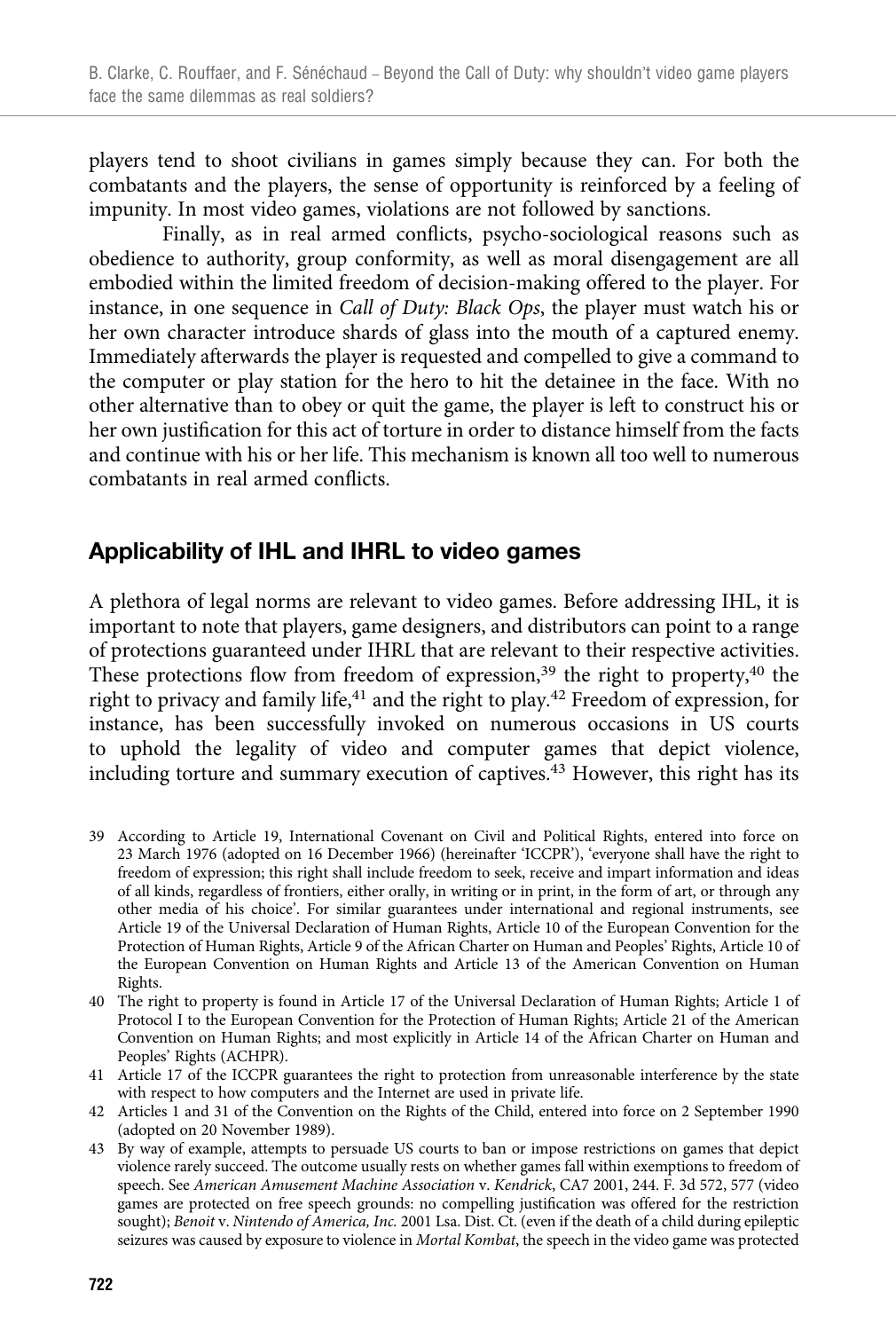limits.44 Lawmakers in various countries have relied upon these limits to ban games that depict extreme physical violence, sexual violence, and other content deemed offensive. The fact that specific provisions of IHRL,<sup>45</sup> copyright and intellectual property law,46 and domestic law are the main sources of law applicable to the design, sale, and use of video games $47$  is uncontroversial and not central to the present article. Of more interest for present purposes is the issue of the applicability of the rules on the use of force and the treatment of persons in the hands of the enemy, as contained within IHL and IHRL, to virtual battlefields created by the militainment industry.

It goes without saying that playing video games falls within the realm of fantasy. It does not involve participation in a real armed conflict. The same is true of use of battlefield simulation technology for military training purposes. Nonetheless, two questions need answers. First of all, do IHL and IHRL rules apply to the situations portrayed within video games? And second, do states have any particular obligation to ensure that the content of video games complies with the rules on the use of force and the treatment of persons in the hands of the enemy?

Any operation on a battlefield takes place within a legal framework shaped by international law (IHL and IHRL) and national legislation. Even though video games are only virtual it is argued here that, for the sake of realism, IHL and IHRL rules on the use of force should be applied to scenes in video games that portray realistic battlefields (in the same way that the laws of physics are applied). Incidentally, video games are not the only context where this legal framework can

unless it was an 'incitement to violence', which it was not); Video Software Dealers Association v. Schwarzenegger, Appeals Court upheld 2005 District Court 2009 US CA 9th Cir. (legislation restricting sale of violent video games to minors was unconstitutional. For the Supreme Court appeal, see Brown, above note 11); Entertainment Software Association v. Granholm 2005 Mich. Dist. Ct. (violent game protected as free speech, insufficient evidence of harm); and Entertainment Software Association; Entertainment Merchants Association v. Minnesota 2008 US CA 8th Cir. (injunction granted against law banning the sale or rental of violent video games to minors: freedom of speech and absence of proof of harm were decisive).

- 44 Freedom of expression can be limited under domestic law to protect the rights and reputations of others, national security, public order, public health, or morals. See Article 19(3) ICCPR.
- 45 In addition to the treaties mentioned above, others of relevance to video games include: the Convention against Torture and Other Cruel, Inhuman or Degrading Treatment or Punishment, entered into force on 26 June 1987 (adopted on 10 December 1984) (hereinafter 'CAT'), the Optional Protocol to the Convention on the Rights of the Child on the Involvement of Children in Armed Conflict, entered into force on 12 February 2002 (adopted on 25 May 2000, whether this Protocol is considered as part of IHL or of IHRL is a matter of debate), and the Convention on the Elimination of All Forms of Discrimination against Women, entered into force on 3 September 1981 (adopted on 18 December 1979).
- 46 Aside from games made available for free by their creators, video-game software is usually protected by copyright laws, international copyright treaties, and other treaties, and intellectual property laws. International agreements on copyright include the Berne Convention for the Protection of Literary and Artistic Works, 1886; Universal Copyright Convention, 1952; WIPO Copyright Treaty, 1996; and The World Trade Organization Agreement on Trade-Related Aspects of Intellectual Property Rights (TRIPS), 1994.
- 47 Domestic legislation can apply to various activities associated with video games. Domestic copyright, property, privacy, and criminal laws (e.g., offences involving inciting racial hatred, providing support for a terrorist organization, etc.) may regulate the creation, distribution, use, and enjoyment of video games. On 'counselling' a criminal offence through video games, see R. v. Hamilton, Supreme Court of Canada, 29 July 2005, 2 S.C.R. 432, 2005 SCC 47.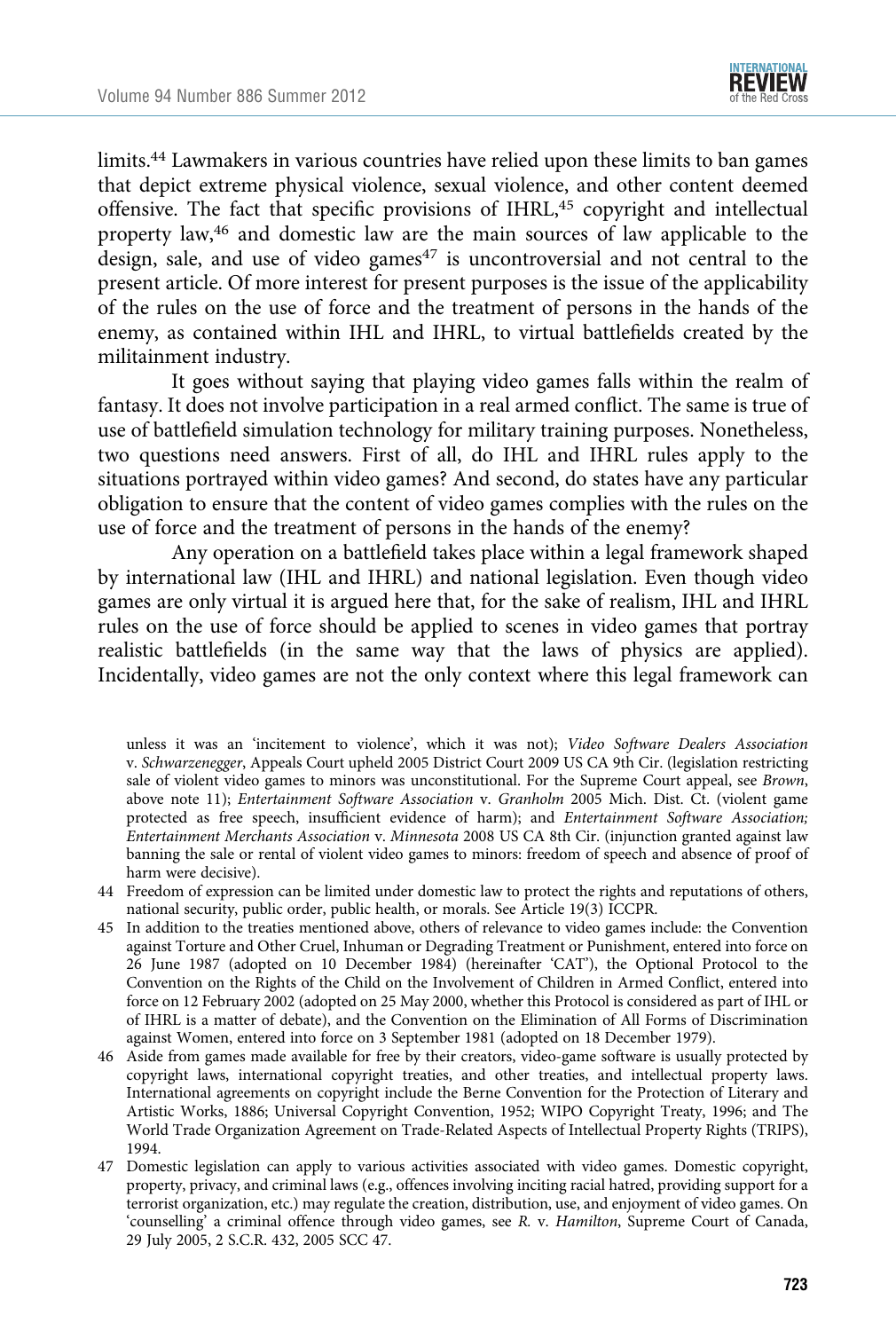shape a situation even though no armed conflict is actually in progress. Another important example is military training and planning. Whenever military commanders train their personnel, or plan operations with their staff, they must take into account the relevant law. They are certainly not expected to wait for the operation to be carried out before factoring in the law.

Whether IHL or IHRL or both are relevant to the situation portrayed in a video game depends upon whether the game depicts a situation of armed conflict. Each game must be examined individually. As IHL only applies during armed conflict, it has no relevance if what is portrayed in a video game is internal tensions, such as riots or protests, falling below the threshold of armed conflict. In these situations, the law enforcement regime,<sup>48</sup> which falls within IHRL, prescribes applicable rules on the use of force, firearms, arrest, detention, search and seizure during law enforcement operations.<sup>49</sup> For example, IHRL provides that firearms may not be used against a person, unless the person in question poses an imminent threat to life and there is no possible alternative.50 Where the situation portrayed reaches the threshold of armed conflict, both IHL and IHRL are relevant. IHL contains the rules that combatants must follow when planning and conducting military operations (for example, rules on distinction, proportionality, and precautions). The conduct of hostilities regime, which falls within IHL,<sup>51</sup> allows for the killing of legitimate targets.52 Where it is unclear whether the setting of the video game reaches the threshold of an armed conflict<sup>53</sup> – and therefore whether IHL applies – IHRL continues to be applicable, including the law enforcement

- 48 The law enforcement regime (IHRL) is the set of rules regulating the resort to force by state authorities in order to maintain or restore public security, law, and order.
- 49 These rules are found in treaties (e.g., ICCPR; International Convention on the Elimination of All Forms of Racial Discrimination; Convention on the Rights of the Child) and non-binding instruments (e.g., Standard Minimum Rules for the Treatment of Prisoners; Code of Conduct for Law Enforcement Officials; Declaration of Basic Principles of Justice for Victims of Crime and Abuse of Power; Body of Principles for the Protection of All Persons under Any Form of Detention or Imprisonment; Basic Principles for the Treatment of Prisoners; Basic Principles on the Use of Force and Firearms by Law Enforcement Officials; Declaration on the Elimination of Violence against Women).
- 50 Basic Principles on the Use of Force and Firearms by Law Enforcement Officials, adopted by the eighth United Nations Congress on the prevention of crime and the treatment of offenders, Havana, Cuba, 27 August to 7 September 1990, in particular, provisions 5, 9 and 10.
- 51 Frida Castillo notes that: 'To define which IHL apply in a given situation, it is necessary to check what instruments were ratified by the state in question. While the 1949 Geneva Conventions were ratified universally, there are other IHL treaties, such as Protocol Additional to the Geneva Conventions of 12 August 1949, and relating to the Protection of Victims of Non International Armed Conflicts of 8 June 1977 (AP II), which have not been ratified by all states. So here too, it is necessary to verify, whether the states involved in the conflict have ratified the relevant instruments. Rules considered to be customary law on the other hand, apply to all states.' Report by Frida Castillo, Playing by the Rules: Applying International Humanitarian Law to Video and Computer Games, TRIAL, Pro Juventute, Geneva, October 2009, p. 3, footnote 1.
- 52 Combatants and civilians if and for such time as they directly participate in hostilities. See AP I, Articles 48 and 51(3), and Rules 1 and 6 of the ICRC Customary International Humanitarian Law Study. ICRC, Customary International Humanitarian Law, Vol. I: rules, Jean-Marie Henckaerts and Louise Doswald-Beck (eds), Cambridge University Press, Cambridge, 2005 ('the ICRC Customary Law Study').
- 53 While any resort to armed force between two states constitutes an international armed conflict, in order for the threshold of non-international armed conflict to be reached, there must be 'protracted armed violence' involving a sufficient intensity of the violence and level of organisation of the parties. For the intensity requirement, relevant factors cited in case law include: the number, duration, and intensity of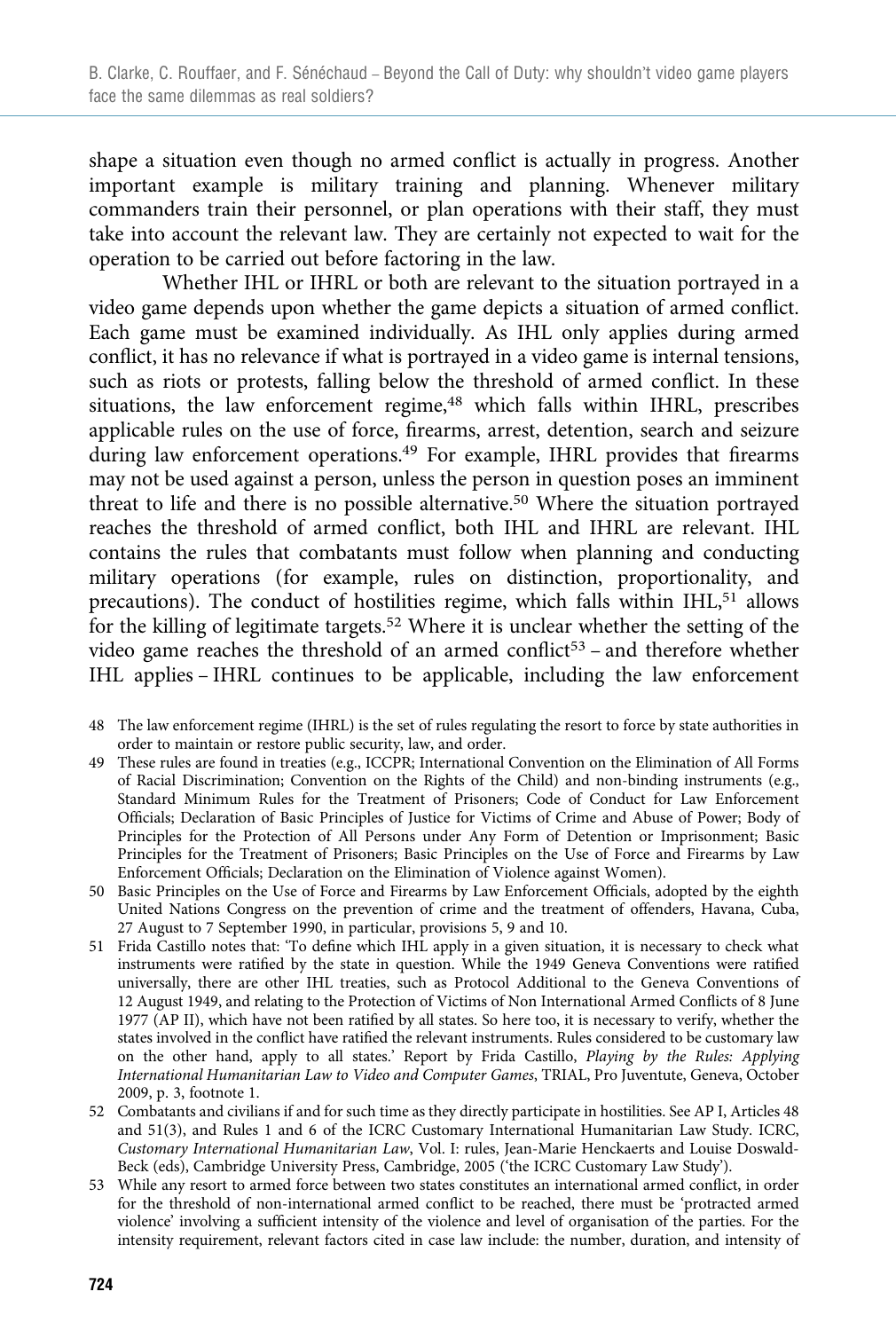regime referred to above, as well as the prohibition in particular of torture, arbitrary deprivation of life, and cruel and degrading treatment.<sup>54</sup>

Looking at the second question, that is, whether states have an obligation to ensure video game content complies with the rules on the use of force, consider the following hypothetical example. A video game enables players to commit acts of torture and other grave breaches or serious violations of IHL in a virtual armed conflict. Players are not informed that such acts are prohibited. Sometimes players are even rewarded for acting out such behaviour in the game. For the sake of simplicity, let us put the provisions of the Convention against Torture and Other Cruel, Inhuman or Degrading Treatment or Punishment to one side. Does the game engage the IHL treaty obligations of states to respect and ensure respect<sup>55</sup> and to disseminate<sup>56</sup> IHL as widely as possible?<sup>57</sup> It is uncontroversial to note that states, at the very least, must ensure that their military training tools (including video games used either for recruitment or training purposes) do not permit or encourage any unlawful behaviour without proper sanctions. In the best case scenario, in fulfilment of the state's obligations, military training tools should fully integrate applicable rules on the use of force, that is, these tools should enable military personnel to respect, and train in the respect of, the law.<sup>58</sup> State obligations to 'respect and to ensure respect' for IHL and disseminate IHL as widely as possible and to comply

individual confrontations; the types of weapons used; the number of casualties; the extent of material destruction. See, inter alia, International Criminal Tribunal for the former Yugoslavia (ICTY), Prosecutor v. Ramush Haradinaj, Idriz Belaj, Lahi Brahimaj, Case No. IT-04-84-T, Judgement (Trial Chamber I), 3 April 2008, para. 49. Indicative factors for the organisation requirement include: the existence of a command structure and disciplinary rules; headquarters; the fact that the group controls a certain territory; the ability to plan, coordinate, and carry out military operations. See, inter alia, ICTY, Ibid., para. 60.

- 54 IHL and IHRL contain common prohibitions that must be respected at all times during armed conflict. Examples include the prohibitions against discrimination, summary execution, rape, torture, and cruel and degrading treatment. Both legal regimes also include provisions for the protection of women and children; prescribe basic rights for persons subject to a criminal justice process; and regulate aspects of the right to food and health.
- 55 Common Article 1 of the four Geneva Conventions of 1949; Convention for the Amelioration of the Condition of the Wounded and Sick in Armed Forces in the Field, Geneva, 12 August 1949 (hereinafter 'GCI'); Convention for the Amelioration of the Condition of Wounded, Sick and Shipwrecked Members of Armed Forces at Sea. Geneva, 12 August 1949 (hereinafter 'GCII'); Convention Relative to the Treatment of Prisoners of War, Geneva, 12 August 1949 (hereinafter 'GCIII'); Convention Relative to the Protection of Civilian Persons in Time of War, Geneva, 12 August 1949 (hereinafter 'GCIV'). See also, Rule 139 of the ICRC Customary Law Study states that: 'Each party to the conflict must respect and ensure respect for international humanitarian law by its armed forces and other persons or groups acting in fact on its instructions, or under its direction or control'.
- 56 GCI Art. 47, GCII Art. 48, GCIII Art. 127, and GCIV Art. 144 all provide: 'The High Contracting Parties undertake, in time of peace as in time of war, to disseminate the text of the present Convention as widely as possible in their respective countries and, in particular, to include the study thereof [if possible] in their programmes of ... civilian instruction, so that the principles thereof may become known to the entire population'. See also, GCIII, Arts 39 and 41; GCIV, Art. 99; AP I, Art.83; AP II, Art. 19.
- 57 On the obligation of continuous dissemination, see Claude Pilloud, Yves Sandoz and Bruno Zimmermann (eds), Commentary to Protocol Additional to the Geneva Conventions of 12 August 1949, and Relating to the Protection of Victims of International Armed Conflicts (Protocol I), 8 June 1977, ICRC, 1987 (Commentary to Article 80), p. 929, para. 3290.
- 58 Detailed study of relevant state practice on 'how far these obligations extend' in the context of training tools and 'what are the consequences of failure to fulfil them' exceeds the word constraints of this article. Comprehensive research on these important issues would be useful.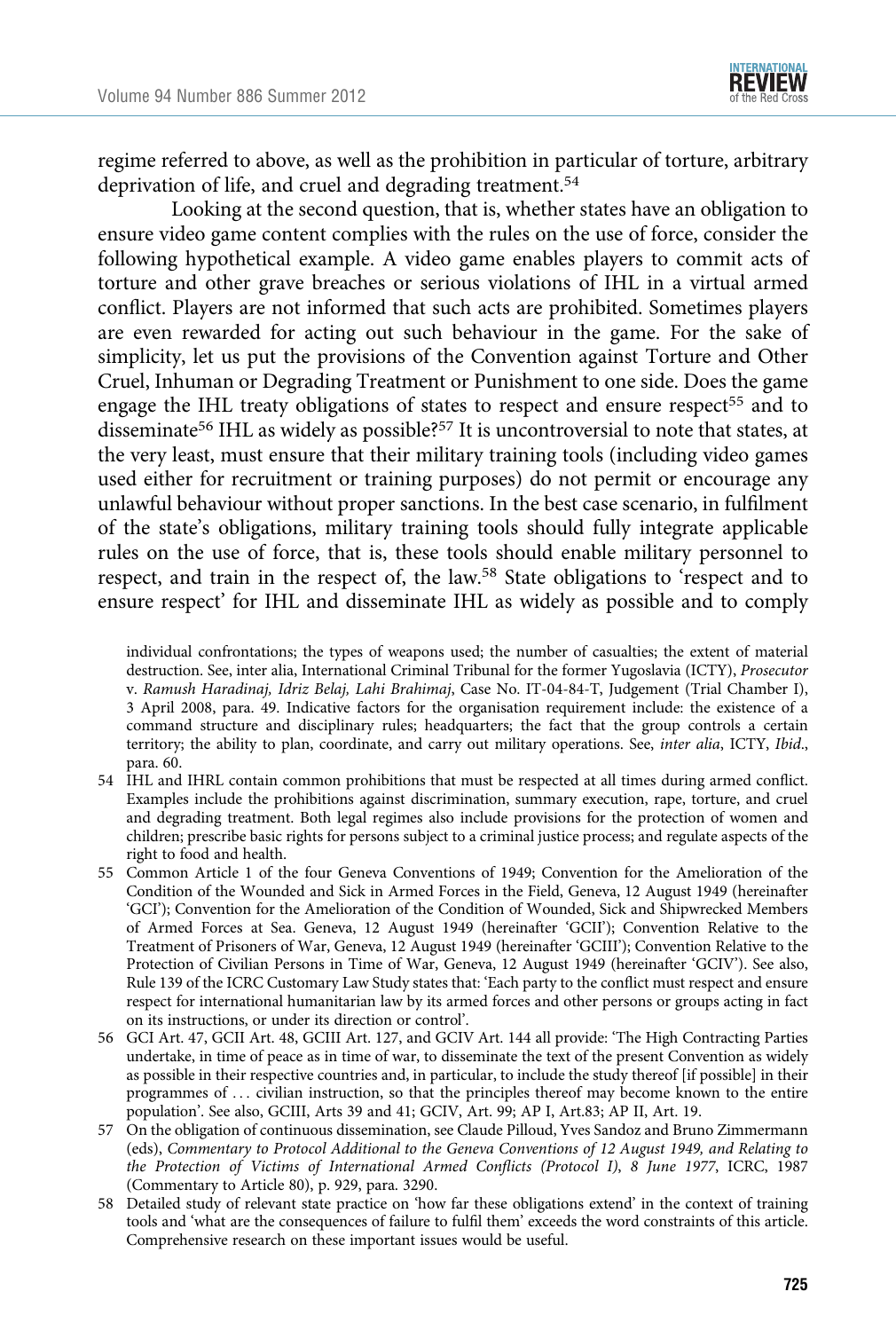with their treaty obligations<sup>59</sup> are very general and apply at all times.<sup>60</sup> While these rules should, as a matter of logic, apply to commercial video games sold or distributed on the sovereign territory of states, the practice of states indicates otherwise.

To conclude this section, it is important to note that questions about whether States have an obligation to ensure that the rules on the use of force, and the treatment of persons in the hands of the enemy are properly integrated into video games are not just theoretical. Depictions of violations of the law are not uncommon in video games. A 2009 Swiss study of popular video games<sup>61</sup> identified frequently depicted violations of IHL. They included: violations of the principles of distinction and proportionality; extensive destruction of civilian property and/or injury or deaths of civilians without military necessity; and intentionally directing attacks against civilians or civilian objects, including religious buildings.<sup>62</sup> The study found that cruel, inhuman, or degrading treatment or torture was most often depicted in video games in the context of interrogation.<sup>63</sup>

The same study found that direct attacks against civilians not directly participating in hostilities were frequently depicted.<sup>64</sup> The victims – mostly hostages or civilians present in a village – were not mere incidental casualties: they were directly targeted. In only one game was this conduct punished.65 Indeed, failure to comply with the principle of distinction occurred in various games. One instance is the use of munitions, including tank shells and cluster munitions<sup>66</sup> that are indiscriminate in their effects<sup>67</sup> when deployed in densely populated areas. In Medal of Honour Airborne, weapons that do not discriminate between combatants and civilians on the ground are deployed in airborne operations in urban areas.<sup>68</sup> Several games also allowed players to shoot injured soldiers who are hors de combat or watch others do so.<sup>69</sup> Many produce inconsistent consequences when players target

- 59 These provisions are based on the customary rule pacta sunt servanda as enshrined in Article 26, of the Vienna Convention on the Law of Treaties, 23 May 1969, 1155 UNTS 331.
- 60 According to the Commentary of Article 1 of GCI, p. 26, 'if it is to keep its solemn engagements, the State must of necessity prepare in advance, that is to say in peacetime, the legal, material or other means of loyal enforcement of the Convention as and when the occasion arises'. See also, Commentary AP I, p. 41; Commentary GCIV, p. 16; Commentary GCIII, p. 18; Commentary GCII, p. 25. According to Art. 1(1) of Protocol Additional I to the Geneva Conventions of 12 August 1949, and Relating to the Protection of Victims of International Armed Conflicts (Protocol I), 8 June 1977, 1125 UNTS 3 (entered into force 7 December 1978) (hereinafter 'AP I'), such respect is required 'in all circumstances'.
- 61 F. Castillo, above note 51.
- 62 In one game only, Call of Duty 4 (Modern Warfare), attacking a church resulted in termination of the mission (game over). Attacking mosques never triggered this outcome. Ibid., p. 24.
- 63 In many cases, the interrogation ends with extrajudicial execution. Ibid., p. 42.
- 64 Ibid., p. 42.
- 65 Tom Clancy Rainbow 6 Vegas. See ibid., p. 37.
- 66 Examples include World in Conflict and Frontlines: Fuel of War. See ibid., pp. 30–31. The Convention on Cluster Munitions of May 2008 (open for signature since 3 December 2008) prohibits the use of cluster munitions by states parties. However, their use in circumstances where civilians and combatants are indiscriminately targeted is always prohibited.
- 67 For the applicable law see The Convention on Prohibitions or Restrictions on the Use of Certain Conventional Weapons which may be deemed to be Excessively Injurious or to have Indiscriminate Effects (entered into force 2 December 1983) 1342 UNTS 137.
- 68 F. Castillo, above note 51, pp. 34 and 42.
- 69 Ibid., pp.15–16, 42. Relevant games include: Call of Duty 5 (World at War), Call of Duty: Modern Warfare 3, ARMA II, Call of Duty: Modern Warfare 2, Call of Duty: Black Ops. See also, 24, The Game.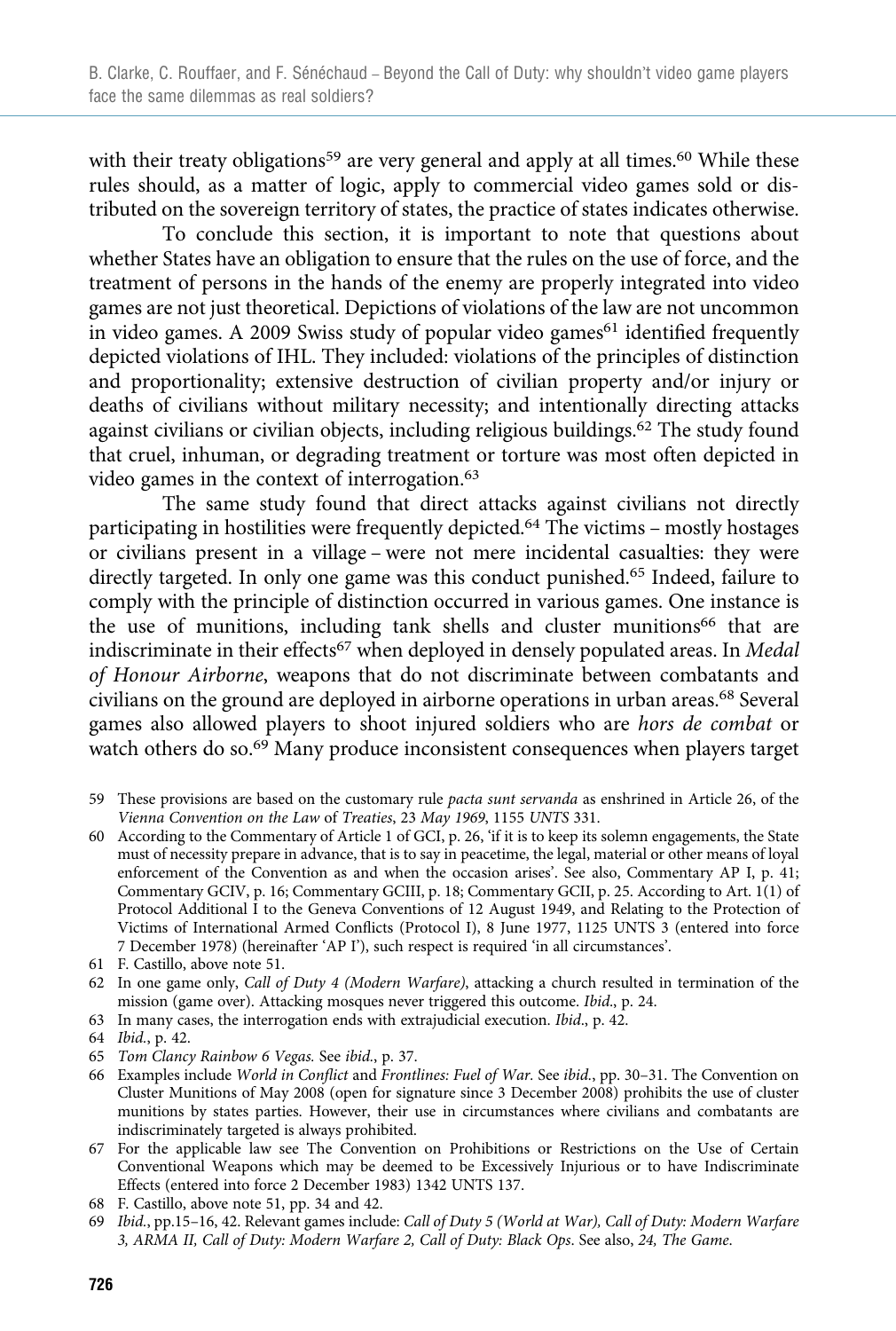civilians or engage in other conduct that would constitute violations in a real armed conflict.70

The authors of the present article have identified various other examples in video games of conduct that could constitute violations in a real armed conflict. They include: firing on medical units bearing the Red Cross, Red Crescent, or Red Crystal protective emblem or misuse of that emblem; destruction of civilian objects which appears to be disproportionate; use of anti-personnel landmines; removing identity discs from dead enemy combatants as trophies; use of heavy weapons in densely populated areas without regard for the rules on precautions in attack; and attacks on civilian objects that may involve the death of innumerable unseen civilians.71 The last two problems are illustrated in the video game Battlefield 3. In one scene, an entire floor of a multistorey hotel is destroyed in order to kill a single sniper.

## Challenges to humanitarian norms

Simply playing a video game does not give rise to violations of IHL or IHRL by the player. At the risk of stating the obvious, a player does not commit a criminal act by pressing a button to enable a character in a video game to perform torture or summary execution: video games are fantasy. Furthermore, there is neither a need nor a way to take any legal action against gamers in such circumstances. Armed conflicts are, by definition, violent environments in which participants or combatants may apply a certain degree of force to compel the enemy to surrender. The depictions of violence in video games, per se, are therefore not the issue. However, in our view, video games pose two important challenges to humanitarian norms. The first is their tendency to trivialize violations of the law. No less important is their potential undermining effect on perceptions of the normative framework among players (who include current and potential combatants, opinionmakers, lawmakers, decision-makers, and the general public).

#### Messages conveyed by video games and humanitarian challenges

In this debate it is necessary, first of all, to have a closer look at the messages video games convey. By doing so, their potential undermining effect on perceptions of, and respect for, the fundamental rules of IHL – especially those governing the use of force and the obligation to spare civilians and combatants *hors de combat* – can be better understood. This section highlights several messages video games convey, as well as positive efforts by the video game industry to address the perception issue.

Several messages conveyed by video games are of particular concern precisely because they reflect and reinforce certain ideas that pose a direct challenge

<sup>70</sup> For example, in various scenes in the Call of Duty games, torture of captives attracts no penalty, whereas in other games shooting civilians results in 'game over'.

<sup>71</sup> For example, Call of Duty games set in Paris and Tehran.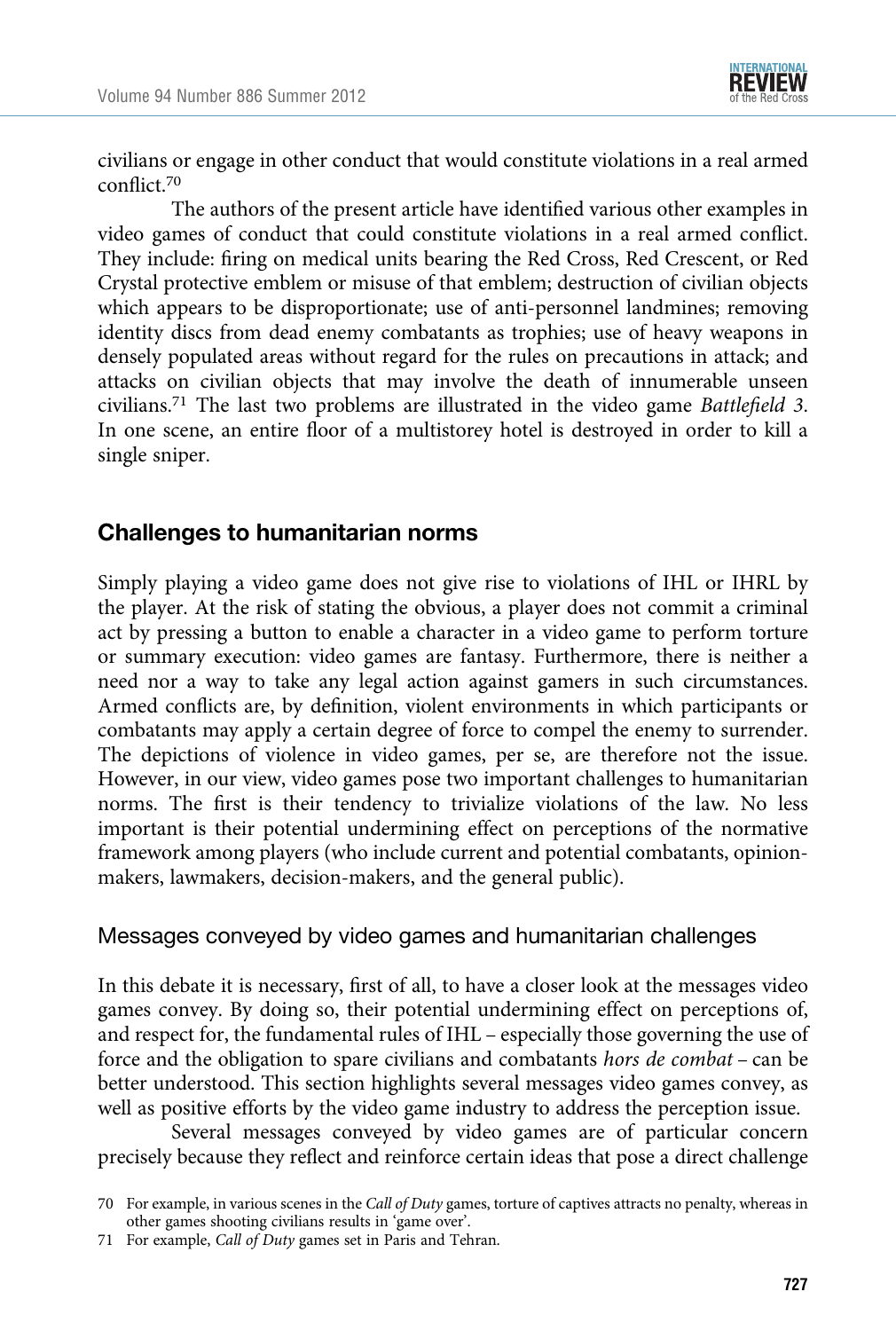to IHL. Important examples include the following: war is a law-free zone; the ends justify the means; the means and methods of warfare are not limited; anything living on a battlefield is to be shot at without distinction; identity discs are trophies; and medical staff and facilities can be attacked.

### War is a law-free zone

In many video games, inflicting injury or death is normal and the only option available. Impunity is the norm and the law applicable to the situation portrayed in the game is rarely, if ever, acknowledged or enforced. One result is the absence of humanity in video games. In contemporary armed conflicts, the challenge of upholding humanitarian values is not the result of a lack of rules, but a lack of respect for them. Achieving greater respect, implementation, and enforcement of IHL remains an abiding challenge for the international community and a constant priority of the ICRC. This is the responsibility of parties to a conflict, state or nonstate, but also requires action by states in peacetime. In addition, sanctions of a disciplinary or criminal nature must be adopted.72

### The ends justify the means

Some video games require players to witness or participate in graphic scenes of torture and/or murder of enemy captives in order to proceed in the game.73 In real life, such conduct is absolutely prohibited at all times under both IHRL74 and IHL.75 In many video games, enemy fighters are depicted as treacherous villains who broke the rules first. They are often labelled 'terrorists' who deserve brutal treatment including summary execution or torture. A recent challenge for IHL has been the tendency of states to label as terrorist<sup>76</sup> all acts of warfare against them committed by armed groups, especially in non-international armed conflicts. This

<sup>72</sup> ICRC, International Humanitarian Law and the Challenges of Contemporary Armed Conflicts, 30th International Conference of the Red Cross and Red Crescent, October 2007, ICRC, pp. 30–31, available at: [http:/](http://www.icrc.org/eng/assets/files/2011/30ic-8-4-ihl-challenges-report-annexes-eng-final.pdf)/www.icrc.org/eng/assets/fi[les/2011/30ic-8-4-ihl-challenges-report-annexes-eng-](http://www.icrc.org/eng/assets/files/2011/30ic-8-4-ihl-challenges-report-annexes-eng-final.pdf)final.pdf (last visited 10 January 2012).

<sup>73</sup> In Call of Duty: Black Ops, players watch a superior coldly execute prisoners of war. Forced onto their knees and begging the executioner for mercy, all prisoners receive a shot to the head, except the last one – who is slain with a knife. On another instance in Call of Duty: Black Ops, the player must take part in an act of torture (they must give command for the hero to hit in the face a detainee in whose mouth shards of glass was previously introduced).

<sup>74</sup> ICCPR, Art. 7; Convention for the Protection of Human Rights and Fundamental Freedoms, Art. 3; CAT, Art. 2.

<sup>75</sup> Common Article 3 of the four Geneva Conventions of 1949 prohibits torture or cruel, inhuman, degrading, or humiliating treatment. See also, Articles 50, 51, 130 and 147 of the four Geneva Conventions respectively, Art. 75 of AP I, Art. 4 of AP II, and CIHL Study, rule 90.

<sup>76</sup> There is no commonly agreed legal definition of 'terrorism'. See Additional Protocol II (APII), Art. 4(2) (d). In addition, both Additional Protocols to the Geneva Conventions prohibit acts aimed at spreading terror among the civilian population. See API, Art. 51(2), and AP II, Art. 13 (2). For a discussion on IHL and terrorism, see ICRC, 'International humanitarian law and terrorism: questions and answers', 2011, available at: <http://www.icrc.org/eng/resources/documents/faq/terrorism-faq-050504.htm> (last visited 10 January 2012).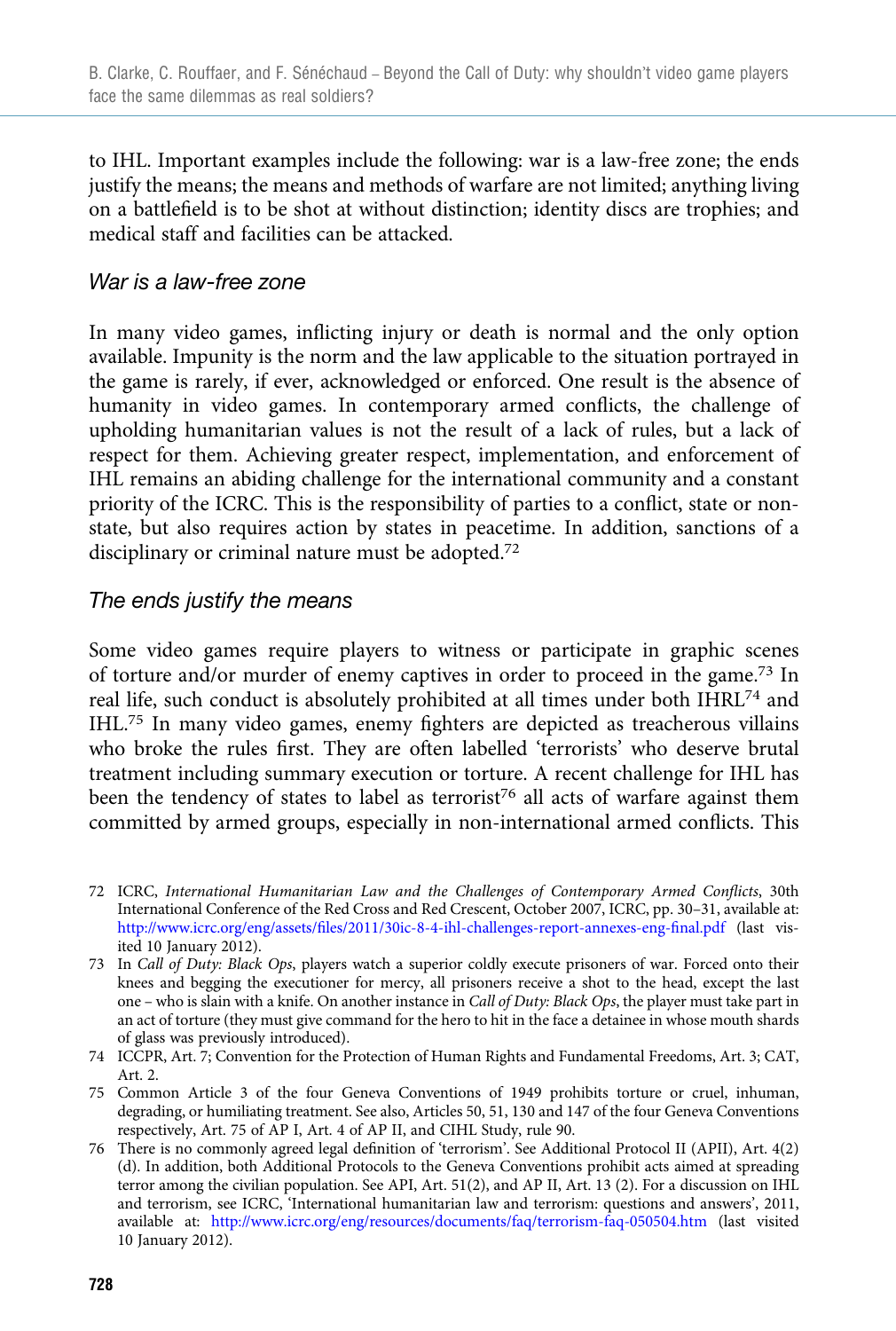

has created confusion in differentiating between lawful acts of war, including such acts committed by domestic insurgents against military targets, and acts of terrorism.77

## The means and methods of warfare are not limited

Amongst the weaponry available to players in many video games are explosive devices that are detonated by the presence or proximity of the enemy or on physical contact. On a battlefield and in legal terms such devices would be considered as antipersonnel landmines.<sup>78</sup> Nowadays, some 160 countries have committed themselves to ban these weapons from their military ordinance. Since the Ottawa Convention's adoption fifteen years ago substantial progress has been made in response to the humanitarian issue posed by these mines that keep on killing and maiming long after wars have ended. Nevertheless, great challenges remain, especially in removing remaining mines and relieving the suffering of the hundreds of thousands of injured and their families. In 2009, during the Second Review Conference for the Ottawa Convention, states adopted a plan of action that contains strong commitments to improve work in the fields of victim assistance, stockpile destruction, and mine clearance.79

## Anything living on a battlefield is to be shot at without distinction

In many first person shooter games, use of force resembles sport. Instead of hunting wild game, players hunt virtual human beings. Since most virtual battlefields are void of civilians, anything living is an enemy.<sup>80</sup> When they are wounded, enemy combatants usually continue fighting thereby justifying their killing. IHL essentially distinguishes between two categories of people in armed conflict: combatants and civilians. While the latter are protected at all times, except and only for such time as they take a direct part in hostilities, the former are protected once out of combat due to illness, injury, capture, or surrender. In contemporary armed conflicts there is a blurring of civilian and military functions. Added to the difficulty of distinguishing

- 77 See ICRC, above note 72, pp. 6–7. IHL essentially distinguishes between two categories of people in armed conflict, members of the armed forces and civilians. While the latter are protected at all times, except and only for such time as they take direct participation in hostilities, the former are only protected against attack once out of combat (due to illness, injury, surrender, or capture). In contemporary armed conflicts there is a blurring of civilian and military functions. One example is the involvement of civilian agencies (e.g., the CIA drone programme) in military operations. This highlights another difficulty when it comes to distinguishing between civilians and the military: the problem of civilians who directly participate in hostilities.
- 78 Convention on the Prohibition of the Use, Stockpiling, Production and Transfer of Anti-Personnel Mines and on their Destruction, 18 September 1997, Art. 2.
- 79 On anti-personnel landmines see, for instance, the ICRC website, available at: [http://www.icrc.org/eng/](http://www.icrc.org/eng/war-and-law/weapons/anti-personnel-landmines/index.jsp) [war-and-law/weapons/anti-personnel-landmines/index.jsp](http://www.icrc.org/eng/war-and-law/weapons/anti-personnel-landmines/index.jsp) (last visited 25 May 2012).
- 80 One exception is a playable scene from Call of Duty: Modern Warfare II that includes the mass killing of civilians inside an airport (although this scene does not take place on a battlefield proper). Players can participate in this killing spree without penalty.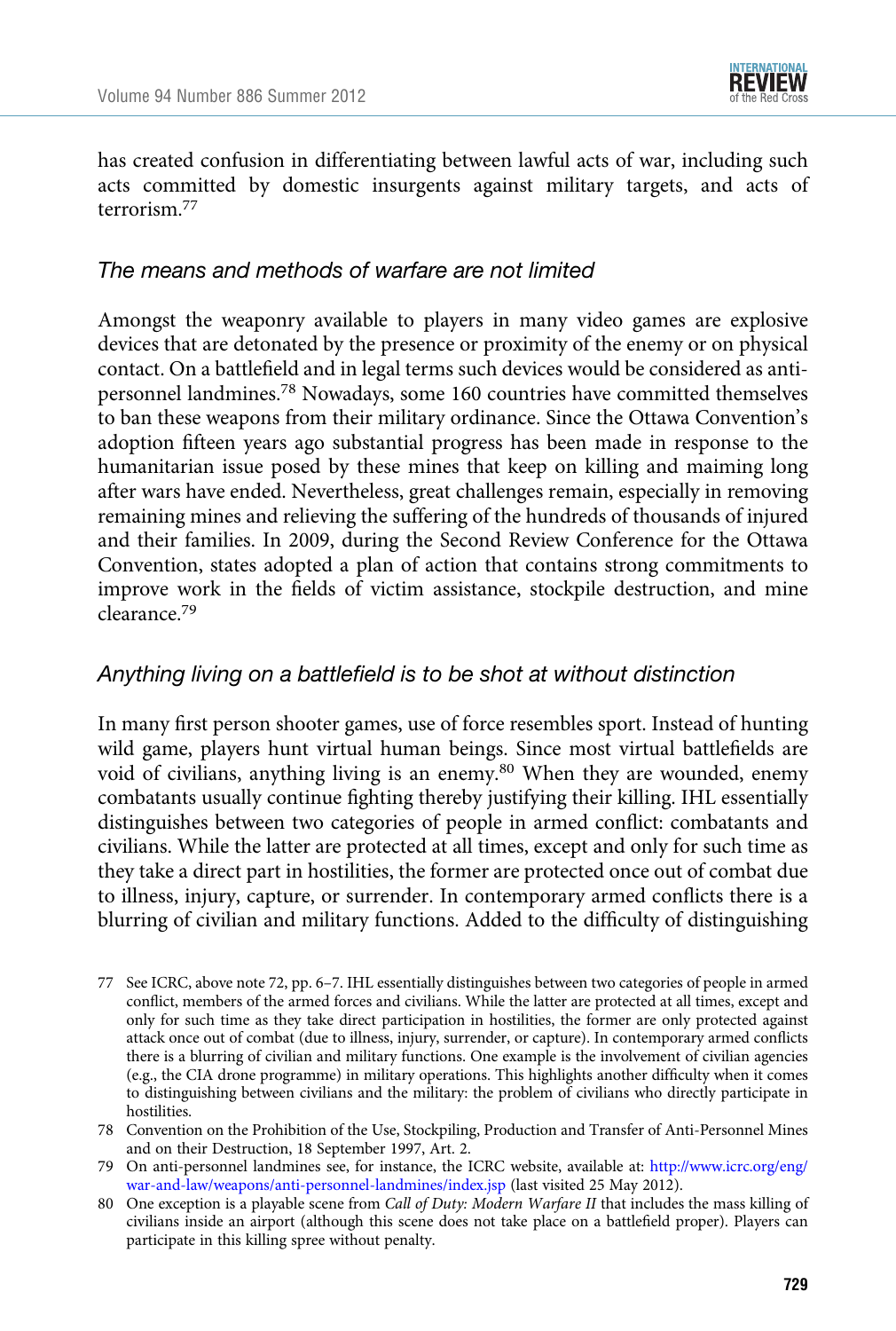between civilians and the military is the problem of civilians who directly participate in hostilities.<sup>81</sup>

## Identity discs are trophies

In recent video games, $82$  players must retrieve dog tags from the enemy combatants they have killed in order to validate these kills and be rewarded. In war, many people go missing, causing anguish and uncertainty for their families and friends because their bodies may not be identified. IHL and IHRL require parties to an armed conflict to take measures to ensure that people do not go missing. For instance, all combatants should carry proper identity documents<sup>83</sup> so that their fate can be recorded. The collection of one of the identity discs is authorized under IHL for its transmission to the National Information Bureau or the Central Tracing Agency. The other half should remain with the body to facilitate its identification. In 2003 the ICRC organized an international conference to tackle this hidden tragedy and seek ways to help the families and communities affected. In 2006 the UN General Assembly adopted the International Convention for the Protection of All Persons from Enforced Disappearances.

## Medical staff and facilities can be attacked

Another message sent by some video games is that directly targeting medical staff and facilities is normal and triggers no consequences ([Figure 3\)](#page-20-0).<sup>84</sup> The impression is reinforced when medics in video games are given offensive roles and weaponry, including grenade launchers.85 In real armed conflicts thousands of wounded and

- 81 For the notion of 'direct participation in hostilities' see also, Nils Melzer, Interpretive Guidance on the Notion of Direct Participation in Hostilities under International Humanitarian Law, ICRC, Geneva, 2009.
- 82 These include, in particular, Call of Duty: Modern Warfare 3 and Call of Duty: Black Ops 2.
- 83 The identity card is the basic document with which the status and identity of persons who have fallen into the hands of the adverse party can be determined, and it must be issued by states to any person liable to become a prisoner of war (GC III, Art. 17). It must contain at least the owner's surname, first names, date of birth, serial number or equivalent information, rank, blood group, and Rhesus factor. As further optional information, the identity card may also bear the description, nationality, religion, fingerprints or photo of the holder, or the date of expiry. In parallel with this measure, the authorities are required to issue specific identity cards for military personnel carrying out special tasks or for certain categories of civilians, The authorities may supplement the above measures by providing identity discs (GC I, Art. 16; GC II, Art. 19). The identity disc is worn permanently round the neck on a chain or strap. It can be a single or double disc made, as far as possible, of durable, stainless material that is resistant to battlefield conditions. The inscriptions it bears are similar to those on the identity card and should be indelible and fade-proof.
- 84 The Red Cross emblem became synonymous with 'health care' in video games upon the release of Doom in 1993. In ARMA II, the Red Cross, Crescent, and Crystal emblems are highly visible (Figure 5). Armoured vehicles rigged with an emblem do not carry weapons, only medical equipment. However, 'artificial intelligence' units controlled by the game do not differentiate between persons and objects bearing the protective emblem and those that do not. In the game Crisis 2, players can attack an ambulance with impunity. No warnings or penalties are triggered by attacks on ambulances.
- 85 In multiplayer games each player chooses a class or function. In addition to snipers, grenadiers, or engineers there are often nurses or combat medics whose function is to heal or resurrect fallen comrades. Nurses, sometimes dressed in white and often bearing a Red (or other coloured) Cross, are generally equipped with light weapons and a short reach, but good offensive skills when performing combat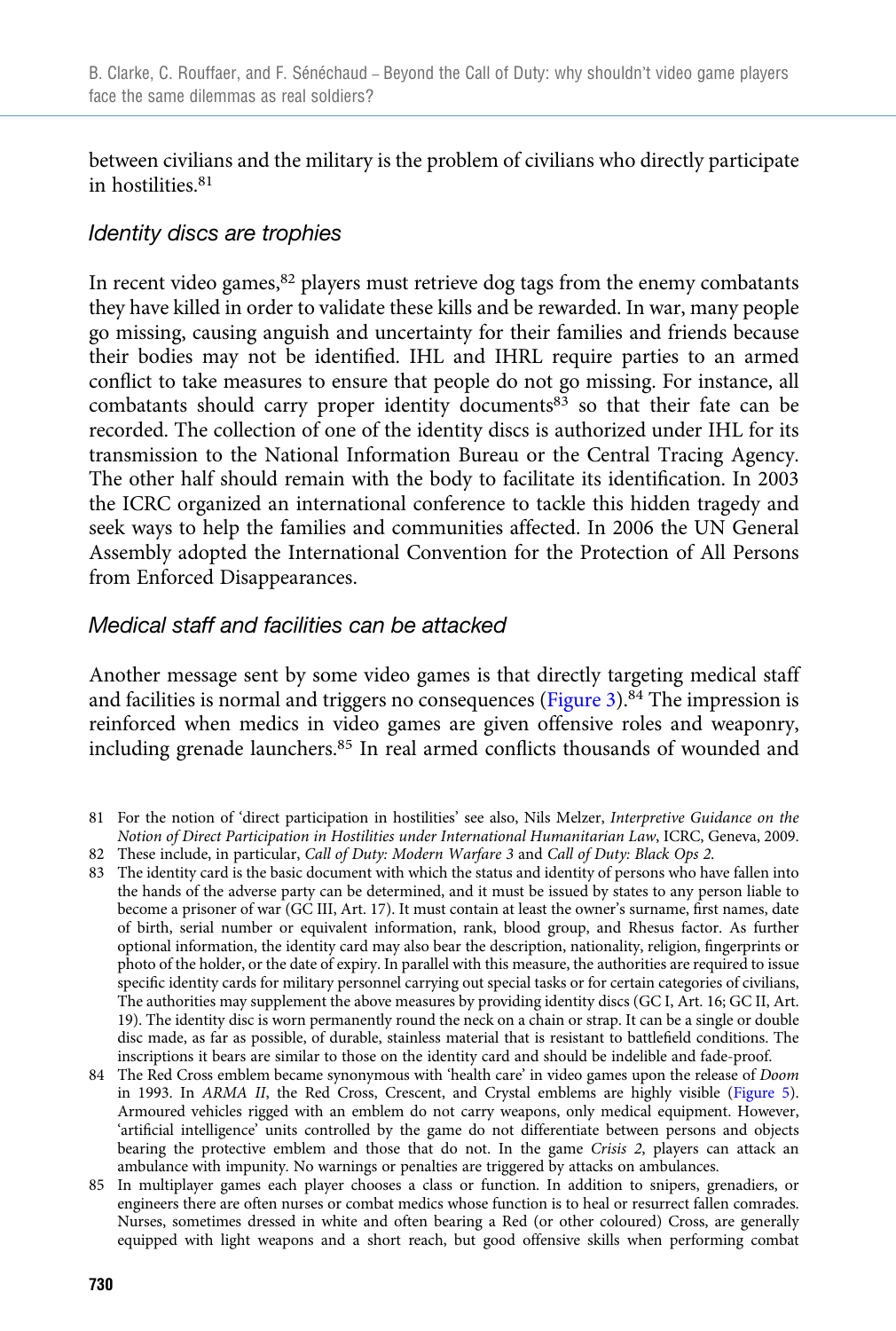

<span id="page-20-0"></span>

Figure 3. In the game Crysis 2, players can attack an ambulance with impunity. No warnings or penalties are triggered by attacks on ambulances. © ICRC, Thierry Gassmann.

sick people are denied effective health care when: hospitals are damaged by explosive weapons or forcibly entered by fighters; ambulances are hijacked; and health-care personnel are threatened, kidnapped, injured, or killed. The problem is so acute in the wars of today that the ICRC is running a global Health Care in Danger campaign to raise awareness about this humanitarian issue.<sup>86</sup>

### Innovations by the video games industry addressing humanitarian challenges

Over the last years a number of initiatives have been taken by game designers to address some of the concerns highlighted above. This demonstrates a willingness to 'do the right thing'.<sup>87</sup> Innovations include: the removal of civilians from video games, the introduction of rules and penalties, the reinforcement of the principle of

functions. Such games send several inaccurate messages about the rules of war (e.g., protective emblems may be worn by persons with offensive combat roles, and attacks on medical personnel are acceptable).

86 See ICRC, Health Care in Danger: A Sixteen-Country Study, ICRC, Geneva, 2011, available at: [http://www.](http://www.icrc.org/eng/assets/files/reports/4073-002-16-country-study.pdf) icrc.org/eng/assets/fi[les/reports/4073-002-16-country-study.pdf](http://www.icrc.org/eng/assets/files/reports/4073-002-16-country-study.pdf) (last visited 2 August 2012). States and Red Cross and Red Crescent National Societies unanimously passed a resolution on this issue at the 31st International Conference of the Red Cross and Red Crescent. See 'Resolution 5, Health Care in Danger: Respecting and Protecting Health Care', document prepared by the ICRC, adopted at the 31st International Conference of the Red Cross and Red Crescent, Geneva, 28 November–1 December 2011, available at: [http://www.rcrcconference.org/docs\\_upl/en/R5\\_HCiD\\_EN.pdf](http://www.rcrcconference.org/docs_upl/en/R5_HCiD_EN.pdf) (last visited).

<sup>87</sup> See for example changes between Battlefield 1 and 3. In the later version, players do not have to see or act out torture.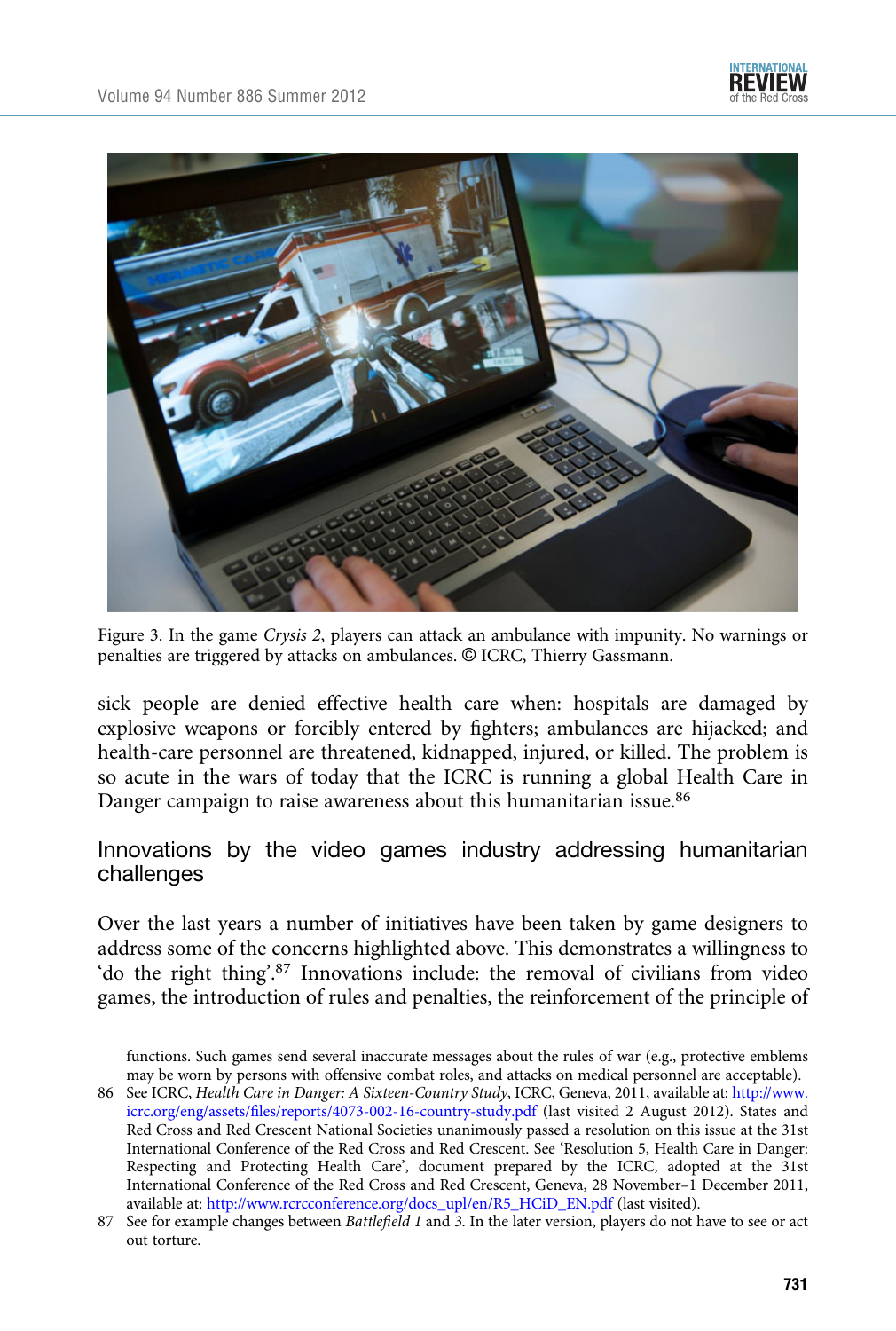distinction, the provision of options other than killing, the removal of the Red Cross and Red Crescent emblems, and the inclusion of warnings and target restrictions to the players.

## Removal of civilians from video games

After observing that players shoot innocent civilians in video games 'simply because they can', the creators of Battlefield 3 decided to remove all civilians from their game and sideline the issue of distinction.<sup>88</sup> However, this rather radical solution leads to some unrealistic depictions of urban conflict, including fighting taking place in city centres devoid of civilians.89

## Introduction of rules and penalties

In an attempt to mirror battlefield reality some video game designers have built rules and penalties into the script. In doing so they have integrated aspects of the law applicable during a real armed conflict. In some games, characters are penalized for killing civilians. For example, in *Dar al-Fikr - Under Ash*, produced by the Syrian creators of Under Siege, shooting civilians triggers a loss of points or 'game over'. In Rainbow Six: Vegas, 'excessive' killing of civilians is punished by removing the player from command.<sup>90</sup> In ARMA II, players can shoot unarmed civilians. However, if they persist with such behaviour they will eventually be shot by soldiers from their own side.<sup>91</sup>

## Reinforcement of the distinction principle

In Call of Duty – Modern Warfare 3, the majority of enemy soldiers are depicted wearing distinct uniforms and emblems, and act largely within the bounds of IHL. In those parts of the story where they are not in uniform, enemy fighters are distinctly armed and intent on harming the player, causing no confusion about who is and who is not a legitimate target.92

- 88 Alec Meer, 'Why you can't shoot civilians in Battlefield 3', interview of Patrick Bach CEO of DICE, in Rock, Paper Shotgun, 30 August 2011, available at: [http://www.rockpapershotgun.com/2011/08/30/why](http://www.rockpapershotgun.com/2011/08/30/why-you-cant-shoot-civilians-in-battlefield-3/)[you-cant-shoot-civilians-in-battle](http://www.rockpapershotgun.com/2011/08/30/why-you-cant-shoot-civilians-in-battlefield-3/)field-3/ (last visited 2 August 2012).
- 89 While civilians may not be visible in the game, it is difficult to imagine an armed conflict taking place in downtown Tehran (Battlefield 3) or Paris (Call of Duty: Modern Warfare 3 and Battlefield 3) without any civilians being present.
- 90 F. Castillo, above note 51, p. 37.
- 91 Alternatives to the use of lethal force against friendly forces include allowing players to arrest and courtmarshal soldiers that commit war crimes. The challenge for designers is to find ways to implement such changes without affecting the flow of the game.
- 92 Unlike early versions of these games, Call of Duty 4 and Halo 3 also integrate changes to avoid improper use of the emblems. For example, the Red Cross emblem is no longer used in these games as an indicator of how players can recuperate and replenish their health.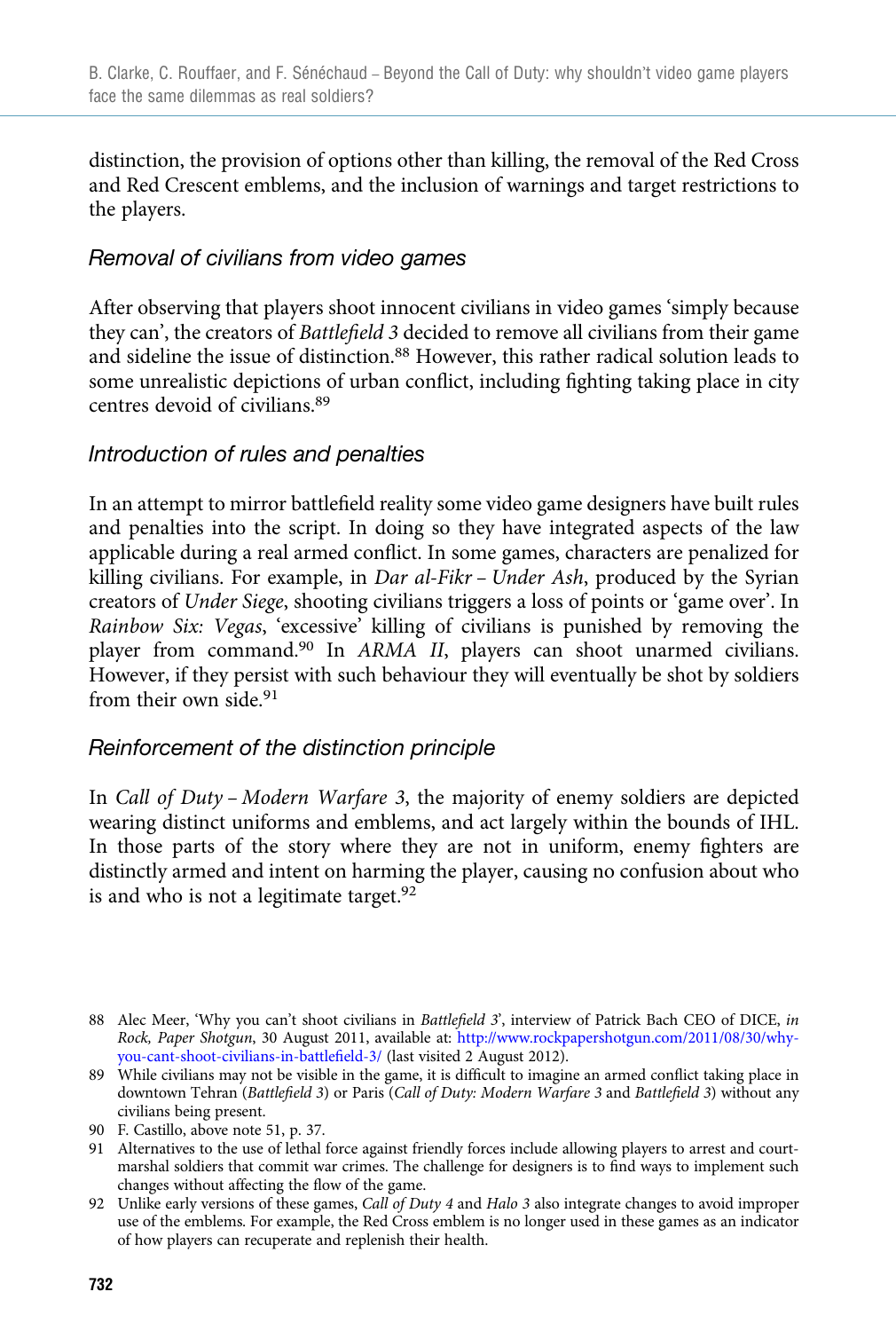

## Provision of options other than killing

While IHL permits the use of lethal force against enemy combatants and military objectives,<sup>93</sup> the parties to an armed conflict are free to achieve their military aims without resorting to the use of lethal force. In a bid to better reflect reality, some games include options, other than killing the enemy, to achieve certain objectives. In Hezbollah's video game, Special Force 2, the objectives include capturing enemy soldiers. ARMA II is the only game, known to the authors, that includes a 'surrender option' for players or enemy troops.94 In Under Siege the hero rescues wounded Palestinians shot by the enemy.

### Removal of the Red Cross and Red Crescent emblems

In some video games the Red Cross and Red Crescent protective emblems are replaced with alternatives (usually blue, green, or white crosses).95 Nevertheless, replacing the protective emblems with other symbols does not change the fact that medical personnel and volunteers who engage in medical tasks must always be respected and protected, unless they commit, outside of their humanitarian function, acts harmful to the enemy.96

### Warnings and target restrictions

Another innovation in game design is the inclusion of warnings for players against acts that could be construed as violations of IHL if they occurred in a real armed conflict. In Call of Duty – Modern Warfare 3, game makers have gone to some lengths in Version 3 to avoid making civilians and civilian infrastructure targets (a feature of Version 1).<sup>97</sup> Where civilian objects become military targets, the game explains why. When civilians are in the player's line of fire, an invisible commander announces that they are civilians and instructs the player to either hold fire or aim with care. If the player chooses to shoot a civilian, the mission instantly ends in failure and the game explains why.98

- 93 Subject always to the rules on distinction, proportionality, and precautions.
- 94 In direct contrast to IHL, the general rule in video games is that 'no one surrenders' to enemy fighters. The requirement to release the enemy if they cannot be detained is entirely absent. As noted above, in games tested by the ICRC, wounded persons generally struggle or try to fight back with a firearm. Others just wait until their adversary kills them. In some (unplayable) scenes, injured fighters are shot at while trying to surrender.
- 95 An exception is ARMA II, which includes three of the distinctive emblems of the Red Cross and Red Crescent Movement.
- 96 When they carry and use light weapons to defend themselves or to protect the wounded and sick in their charge, medical personnel do not lose the protection to which they are entitled. The wounded and sick under their care remain protected even if the medical personnel themselves lose their protection. See AP I, Art. 13, rules 25 and 28 of the ICRC Customary Law Study (see also p. 85 of the commentary to rule 25, in the ICRC Customary Law Study, above note 52).
- 97 For several problematic scenes in Version 1 of Call of Duty Modern Warfare 3, see F. Castillo, above note 51, pp. 23–25.
- 98 Such innovations suggest the involvement of military and/or legal advisors in game design. See also, Dave Their, 'The real soldier behind the 'Call of Duty' games', in The Washington Post, 19 October 2010,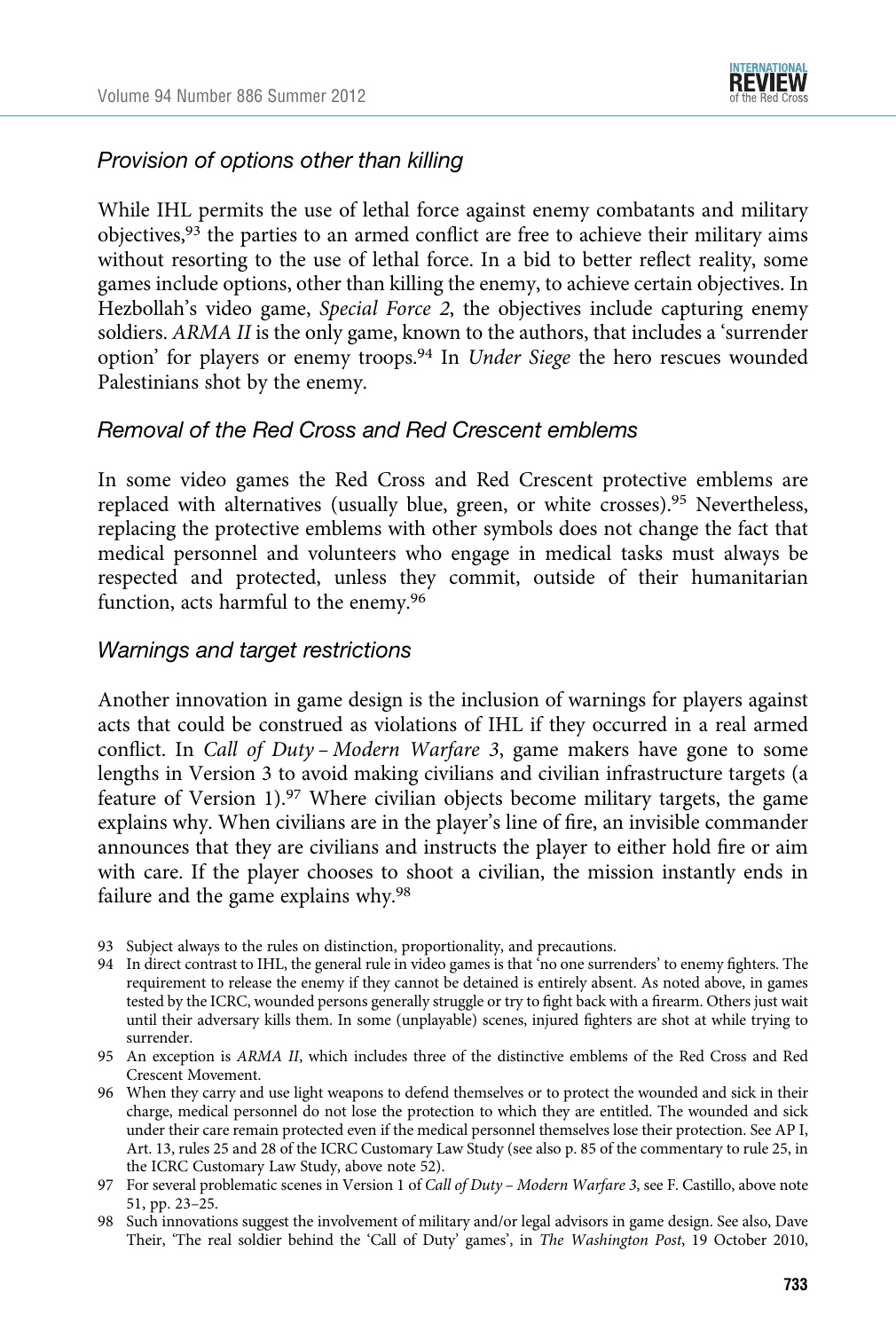

Figure 4. Summary execution of a captive in Call of Duty: Modern Warfare II. Players must view this unplayable scene to proceed further in the game. No penalties, warnings, or consequences accompany this scene. © ICRC, Thierry Gassmann.

## ICRC initiative

On the basis of field experience and research<sup>99</sup> the ICRC has come to the conclusion that behaviour is more effectively changed by modifying the environmental conditions that influence it than by directly trying to alter people's opinions, attitudes, or outlook. Accordingly, the ICRC's activities aim to prevent human suffering caused by armed conflict and other situations of violence by fostering an environment conducive to respect for the life and dignity of persons affected by armed conflict and other situations of violence, and respect for humanitarian work. With respect to video games and individual behaviour, there is no conclusive scientific basis for linking IHL violations that occur in real life with those depicted in video games. Nonetheless, it is contended that the widespread use of video games has the potential to desensitize players to the very existence of rules on the use of force.

Considering the potential of video games to convey both positive and negative messages to players regarding what is a permissible conduct during armed conflict, the ICRC is concerned that a range of video games are trivializing heinous behaviour such as torture and summary execution (Figure 4). New releases continue

available at: <http://www.aolnews.com/2010/10/19/the-real-soldier-behind-the-call-of-duty-games/> (last visited 30 July 2012).

<sup>99</sup> D. Muñoz-Rojas and J.-J. Frésard, above note 33.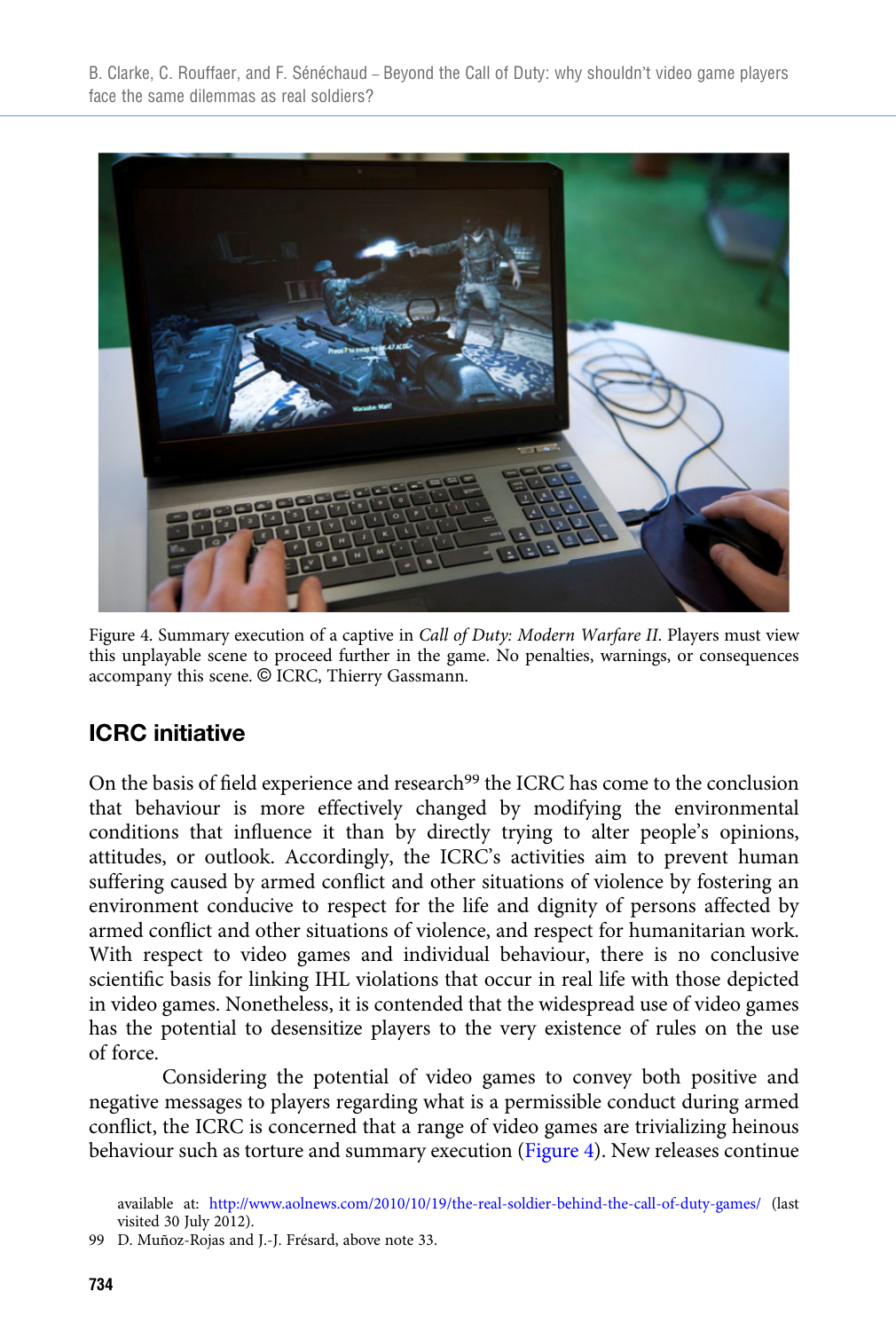



Figure 5. The Red Cross, Red Crescent, and Red Crystal emblems are rarely displayed in today's video games. An exception is ARMA II. In this screen shot, a medic treats a wounded fighter next to medical post and vehicle marked respectively with the Red Cross and Red Crystal emblems. © Bohemia Interactive.

to allow players to perform, without penalty, acts that would constitute violations of IHL if they occurred in a real armed conflict. In 2011 the ICRC invited states and Red Cross and Red Crescent National Societies to a presentation on video games that portray contemporary armed conflicts. A short film, highlighting scenes from some of the world's most popular video games, including the Medal of Honor, Call of Duty, and ARMA franchises, generated a vibrant discussion, both at the event and subsequently online, about whether rules of IHL should be integrated into video games. In raising these concerns, the ICRC has emphasized that it does not propose a ban on the depiction of violence in video games. Nor is it calling for further regulation of the video game industry. As paradoxical as it may appear, the ICRC does not advocate for video games in which violations are prohibited. Violations occur on real battlefields and may therefore also take place in video games. However, the ICRC does call for the depiction of battlefields that mirror reality. Some recent releases, including ARMA II (see Figure 5), represent an important shift in this direction. This requires the portrayal of military operations regulated by law and the presence of civilians and civilian objects so that the principles of distinction and proportionality can be properly understood and respected. Players who act out combat roles should face the same dilemmas and challenges as real combatants do. Characters who break the rules in video games should be subject to penalties and punishments as real combatants.

Considering the positive steps already taken by some designers to integrate aspects of the rules governing the use of force, the ICRC, together with a number of Red Cross National Societies, seeks to work with the industry in order to influence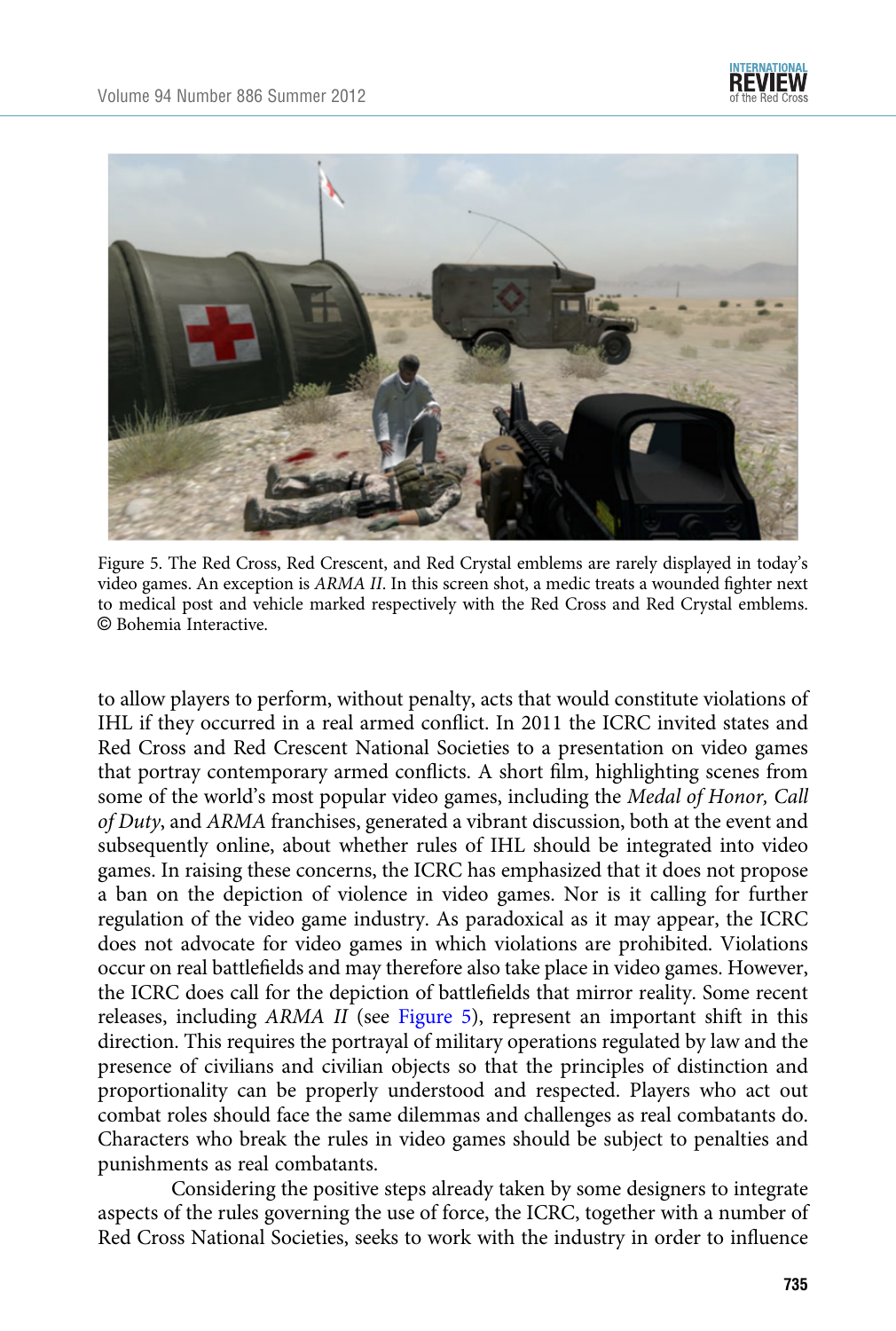major video games. The overall objective is to see a change of behaviour on the part of the industry leading to the inclusion, in new video games or new versions of existing ones, of penalties for violations of the rules of war, when such violations are possible within the parameters of the game.

Since its creation in 1863, the ICRC has gained extensive first-hand experience of armed conflicts and other situations of armed violence. Thanks to its work with government authorities, non-state armed groups, the military, police, and others for the adoption of preventive measures for the respect of the law, the ICRC may offer useful advice to the industry in their endeavours. Together with concerned Red Cross and Red Crescent National Societies it has initiated a dialogue with game producers, designers, and players on the production of more realistic games that integrate the law and therefore present players with the same dilemmas as those faced by soldiers on contemporary battlefields. The outcome of this initiative will be measured by the content of video games released by December 2013.

The aim is not to spoil players' enjoyment by, for example, interrupting game play with pop-up text listing legal provisions or lecturing gamers on the rules of war. Instead, the aim is to see rules governing the use of force integrated into video games so players can have a truly realistic experience and deal first hand with the principles of distinction (by verifying the nature of targets), proportionality (by choosing the course of action that will cause the least incidental damage to civilians and their property), and precautions (by deciding whether attacks can proceed or must be delayed or aborted). Consequently, persons and objects protected by IHL need to be included if the game is to reflect the realities of armed conflicts.

By way of example, a more realistic approach to the issue of the respect of medical units and to the use of protective emblems would be to retain the Red Cross and Red Crescent emblems in video games, highlight their protective and indicative functions,<sup>100</sup> and introduce penalties when players attack medics, medical transports, and hospitals displaying the emblem. Penalties should also apply if a player misuses or abuses the emblem (for example, by transporting weapons to the frontline in ambulances or launching attacks from ambulances (the war crime of perfidy)).<sup>101</sup>

Initiatives already taken by the industry demonstrate the feasibility of such solutions. In a survey of gamers most respondents supported the idea that a player

<sup>100</sup> See ICRC, Study on the Use of the Emblems: Operational and Commercial and other Non-operational Issues Involving the Use of the Emblems, ICRC, Geneva, 2011.

<sup>101</sup> Art. 37 of AP I prohibits acts of perfidy or 'inviting the confidence of an adversary to lead him to believe that he is entitled to, or is obliged to accord, protection under the rules of international law applicable in armed conflict, with intent to betray that confidence'. Examples include: feigning intent to surrender or negotiate under a flag of truce; feigning incapacitation by wounds or sickness; feigning civilian, noncombatant status; and feigning protected status by the use of signs, emblems, or uniforms of the UN or of neutral or other states not Parties to the conflict'. The Rome Statute of the International Criminal Court (hereinafter Rome Statute), opened for signature 17 July 1998, 2187 UNTS 3 (entered into force 1 July 2002), includes as war crimes, the improper use of distinctive emblems resulting in death, serious injury, intentional attacks on buildings, material, medical units and transport and personnel using the distinctive emblems of the Geneva Conventions. See Art. 8(2) (b)(vii) and (xxiv), and (e)(ii) of the Rome Statute.